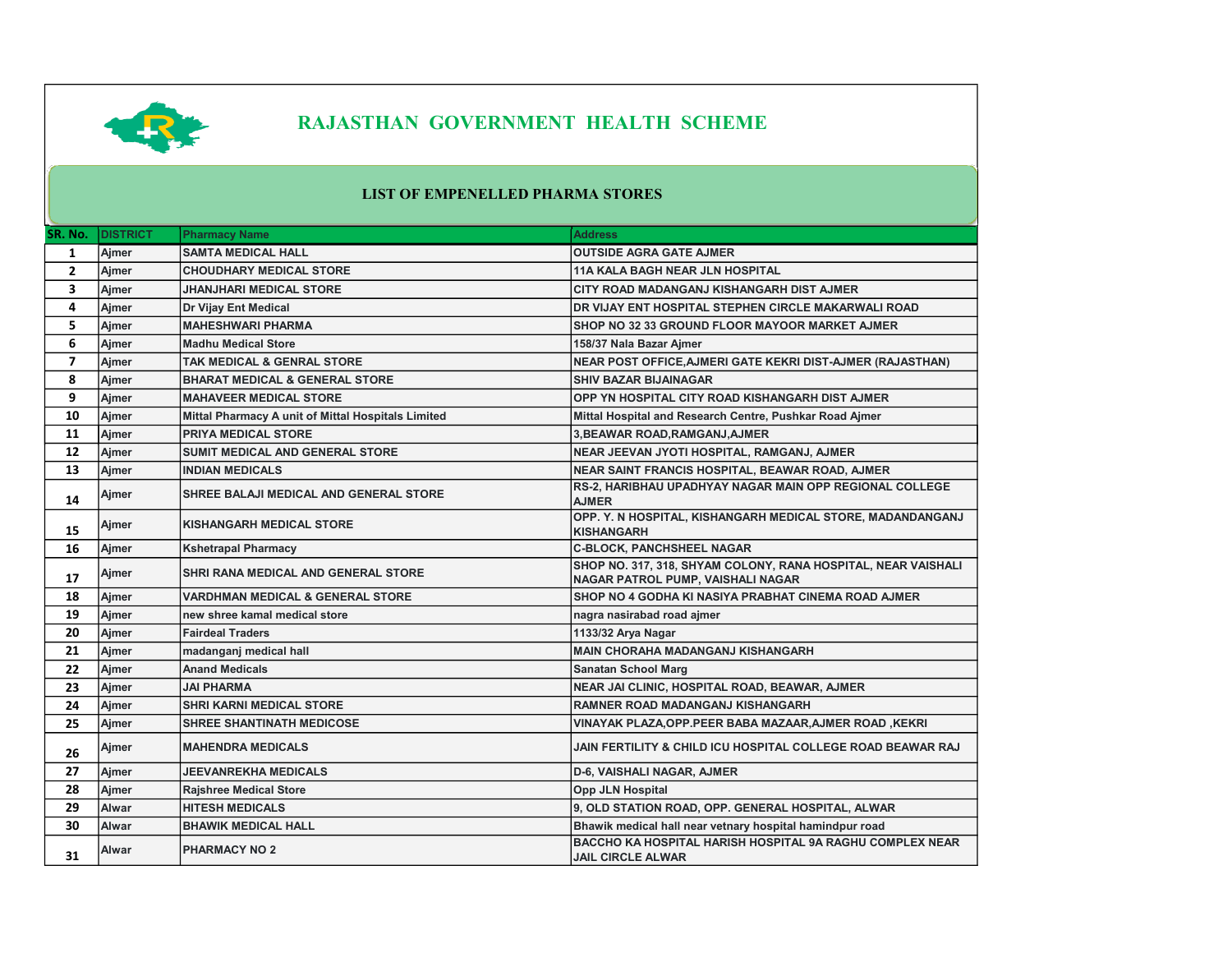| 32 | Alwar           | <b>JAI MEDICAL STORE</b>                                | <b>BASEMENT MISHRI DEVI EYE HOSPITAL, BEHROR</b>                                                 |
|----|-----------------|---------------------------------------------------------|--------------------------------------------------------------------------------------------------|
| 33 | Alwar           | <b>MAHA DEVI MEDICAL STORE</b>                          | 1, RIICO AREA PHASE 1, NEEMRANA, ALWAR, RAJASTHAN                                                |
| 34 | Alwar           | <b>B.K. DISTRIBUTORS</b>                                | <b>NEAR ZANANA HOSPITAL, ALWAR</b>                                                               |
| 35 | Alwar           | <b>NIROGMANTRA PHARMA</b>                               | NAYA BAS CIRCLE, NEAR PATROL PUMP, ALWAR                                                         |
| 36 | Alwar           | <b>RAJASTHAN PENSIONERS ASSOCIATION MEDICAL STORE</b>   | GOVT. RAJEEV GANDHI GERNAL HOSPITAL K PASS COMPANY BAG<br><b>RAOD ALWAR</b>                      |
| 37 | Alwar           | <b>BALAJI MEDICALS</b>                                  | SHOP NO. 8, IMARTI DEVI DHARAMSHALA, OLD STATION ROAD, ALWAR                                     |
| 38 | Alwar           | AARYA MEDICOSE (A UNIT OF SACHKHAND HEALTHCARE PVT LTD) | SACHKHAND HOSPITAL, GROUND FLOOR, G-129, RIICO PHASE-II, IN<br>FRONT OF HANUMAN MANDIR, NEEMRANA |
| 39 | Alwar           | <b>SAINI MEDICALS</b>                                   | WARD NO. 4, IN FRONT OF JANANA HOSPITAL, RAJGARH, ALWAR                                          |
| 40 | Alwar           | <b>SH PHARMACY</b>                                      | (SOLANKI HOSPITAL CAMPUS) 10 RAM KUTIR                                                           |
| 41 | Alwar           | PHARMACY HARISH HOSPITAL PVT. LTD.                      | HARISH HOSPITAL PREMISES 1 RAGHU COMPLEX NEAR JAIL CIRCLE                                        |
| 42 | Alwar           | <b>ASHOKA MEDICAL HALL</b>                              | <b>NEAR JANANA HOSPITAL, ALWAR</b>                                                               |
| 43 | Alwar           | <b>SINGHAL TRADERS</b>                                  | 7, JAIL CIRCLE, VIJAY MANDIR ROAD,ALWAR                                                          |
| 44 | Alwar           | Rajesh Pharma Private Limited                           | WHITE HOUSE, MARETHIYA BAS, ALWAR                                                                |
| 45 | Alwar           | <b>YASMEEN MEDICALS</b>                                 | 248-49, BESMENT SANIA HOSPITAL, CAMPUS, NEB SUBHASH NAGAR,<br><b>ALWAR</b>                       |
| 46 | Alwar           | <b>KARTIK MEDICAL</b>                                   | 2, NEAR SOLANKI HOSPITAL, ALWAR                                                                  |
| 47 | Alwar           | <b>Sushma medicals</b>                                  | Sushama medicals c/0 gupta ent and heart centre nangli circle alwar                              |
| 48 | Alwar           | agrsen medical and general store                        | shop number 2 opp.bank of baroda 1455 vijay nagar                                                |
| 49 | Alwar           | <b>Aditi Pharmacy</b>                                   | 143, SUBHASH NAGAR, NEB, ALWAR                                                                   |
| 50 | Alwar           | SHREE SHYAM MEDICOSE AND COSMETICS                      | 4, SUKHRAM PATEL COMPLAX, MOTI DUNGARI ROAD, NAYA BAS,<br>ALWAR                                  |
| 51 | Alwar           | <b>JAIN MEDICAL HALL</b>                                | <b>MAIN MARKET, RAMGARH, ALWAR</b>                                                               |
| 52 | Alwar           | <b>LAVISHA MEDICALS</b>                                 | 57, IN ABHISHEK BRAIN AND SPINE CENTER, SCHEME NO.2, ALWAR                                       |
| 53 | Alwar           | <b>DHARM MEDICALS</b>                                   | STATION ROAD, RAJGARH, DISTT ALWAR                                                               |
| 54 | Alwar           | <b>JAYANTI MEDICAL HALL</b>                             | <b>SARAFA BAZAR, ALWAR</b>                                                                       |
| 55 | Alwar           | <b>BHARDWAJ MEDICALS</b>                                | OPP. GOVT HOSPITAL, RAJGARH, DISTT- ALWAR                                                        |
| 56 | Alwar           | <b>RAO MEDICAL HALL</b>                                 | OPP GOVT. HOSPITAL, VILL- TAPUKARA, TEHSIL TIJARA, ALWAR                                         |
| 57 | Alwar           | <b>SHIVAM MEDICOSE</b>                                  | PLOT NO. HOS-1, RIICO PHASE-1, NEAR ASP OFFICE, NEEMRANA                                         |
| 58 | Alwar           | <b>SHRI KEDAR PHARMA</b>                                | BHIWADI ALWAR HIGHWAY, BY PASS ROAD, BUS STAND, VILL-<br>TAPOOKARA, TEHSIL TIJARA, ALWAR         |
| 59 | Alwar           | <b>RAJI MEDICAL</b>                                     | FIRST FLOOR ARIHANT HOSPITAL 3 KRISHNA COLONY NEAR<br><b>AMBEDKAR CIRCLE</b>                     |
| 60 | Alwar           | JEEVAN DHARA MEDICALS AND COSMETICS                     | 83-A, NEB SUBHASH NAGAR, AGRASEN CIRCLE MAIN ROAD, ALWAR                                         |
| 61 | <b>Banswara</b> | <b>MANOJ MEDICAL &amp; GENERAL STORE</b>                | <b>NEHRU ROAD, KUSHALGARH</b>                                                                    |
| 62 | <b>Banswara</b> | <b>KALPTARU MEDICALS</b>                                | OPP. BUS STAND, BARODIYA TEH.- BAGIDORA                                                          |
| 63 | <b>Banswara</b> | <b>MAHAVEER MEDICAL STORE</b>                           | PARTAPUR ROAD, PALODA TEH.- GARHI                                                                |
| 64 | <b>Banswara</b> | <b>INDIAN MEDICAL STORE</b>                             | JAWAHAR COLONY, PARTAPUR, Garhi                                                                  |
| 65 | <b>Banswara</b> | <b>MAA MEDICAL</b>                                      | 3/130, RATI TALAI, BANSWARA                                                                      |
| 66 | <b>Banswara</b> | <b>SHREENATH MEDICAL STORE</b>                          | OLD BUS STAND, BANSWARA                                                                          |
| 67 | <b>Banswara</b> | <b>PRAKASH MEDICAL &amp; GENERAL STORE</b>              | <b>BUS STAND, GHATOL</b>                                                                         |
| 68 | <b>Banswara</b> | <b>PRASHANT MEDICAL AND GENERAL STORE</b>               | KALINJARA, TEH.- BAGIDORA                                                                        |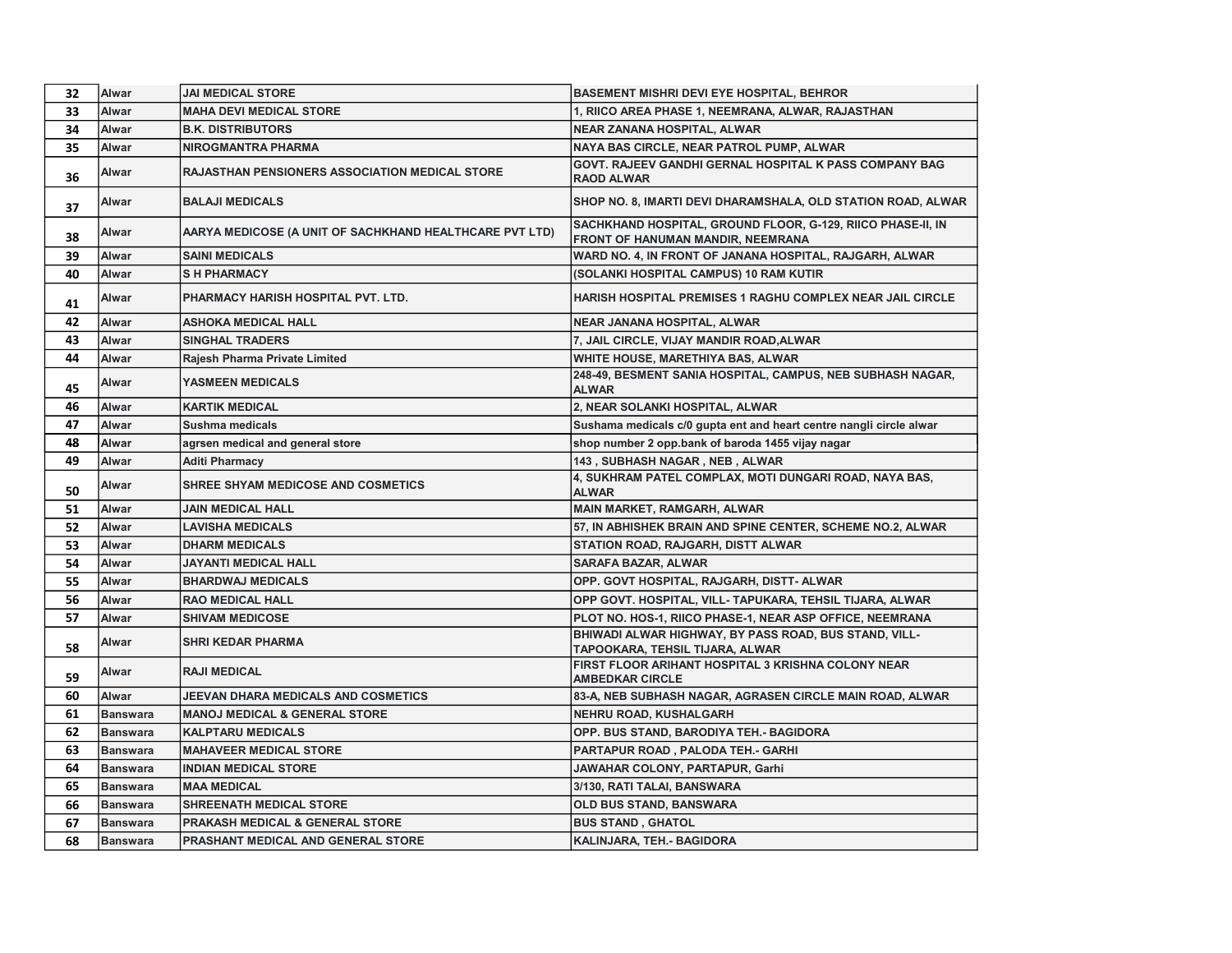| 69  | <b>Banswara</b>  | <b>ANAND MEDICOSE</b>                | 7HOTEL RELEX INN KA PASS, UDAIPUR ROAD, BANSWARA                           |
|-----|------------------|--------------------------------------|----------------------------------------------------------------------------|
| 70  | <b>Baran</b>     | <b>MANISH MEDICAL STORE</b>          | <b>PRATAP CHOK BARAN</b>                                                   |
| 71  | <b>Baran</b>     | khandelwal medical store             | behind bharmada chouraha baran                                             |
| 72  | <b>Barmer</b>    | <b>SANDEEP PHARMA</b>                | SHOP NO.7 & 8 NEAR BABA RAMDEV HOSPITAL BALOTRA                            |
| 73  | <b>Barmer</b>    | <b>HAPPY MEDICAL STORE</b>           | 10, COLLECTORATE ROAD, OPP. GOVT. HOSPITAL, BARMER                         |
| 74  | <b>Barmer</b>    | <b>PAWAN MEDICAL STORE</b>           | OPP. GOVT. HOSPITAL, BARMER                                                |
| 75  | <b>Barmer</b>    | <b>MEHTA MEDICAL STORE</b>           | <b>NEAR GOVT HOSPITAL BARMER</b>                                           |
| 76  | <b>Barmer</b>    | HIMALAYA MEDICAL & GENERAL STORE     | SEVA SADAN DHARMSHALA, SHOP NO.2, NEAR GOVT HOSPITAL BARMER                |
| 77  | <b>Barmer</b>    | <b>SAROJ MEDICAL STORE</b>           | WARDNO. 16 SHOP NO. 4 ASHOTRA ROAD, HOUSING BOARD, BALOTRA                 |
| 78  | <b>Barmer</b>    | <b>UMA MEDICAL STORE</b>             | C/O MURAR DAN, OPP CMHO OFFICE RAY COLONY ROAD, BARMER<br>RAJASTHAN 344001 |
| 79  | <b>Barmer</b>    | <b>MAA AMBE MEDICAL AGENCY</b>       | <b>BUS STAND ROAD GANDHI CHOWK</b>                                         |
| 80  | <b>Bharatpur</b> | <b>S GANDHI MEDICAL AGENCIES</b>     | <b>NEAR LAXMAN MANDIR MAIN MARKET</b>                                      |
| 81  | <b>Bharatpur</b> | <b>KRISHNA MEDICAL STORE</b>         | KRISHNA MEDICAL STORE KALYAN COLONY NEAR BANK OF BARODA<br><b>BAYANA</b>   |
| 82  | <b>Bharatpur</b> | <b>DALCHAND MEDICAL STORE</b>        | <b>NEAR CHC HOSPITAL RUDAWAL</b>                                           |
| 83  | <b>Bharatpur</b> | <b>Girraj Medical Store</b>          | near Hospital New Sadak Deeg                                               |
| 84  | <b>Bharatpur</b> | <b>KARTAR MEDICOSE</b>               | SHOP NO.18, GANDHI CHOWK, BAYANA                                           |
| 85  | <b>Bharatpur</b> | <b>RAJASTHAN MEDICAL STORE</b>       | <b>RANI WALA BAAG STATION ROAD</b>                                         |
| 86  | <b>Bharatpur</b> | <b>SHRI NATH MEDICOSE</b>            | IN FRONT RBM HOSPITAL CIRCULAR ROAD BHARATPUR                              |
| 87  | <b>Bharatpur</b> | <b>SHRI GIRIRAJ JI MEDICAL STORE</b> | 423-B-1 KRISHNA NAGAR                                                      |
| 88  | <b>Bharatpur</b> | SHANTI MEDICAL AND GENERAL STORE     | SHOP NO 40 JAWAHAR NAGAR BHARATPUR                                         |
| 89  | <b>Bharatpur</b> | <b>J K MEDICAL STORE</b>             | OPP. ARORA HOSPITAL KANNI GURJAR CHOURAHA BHARATPUR                        |
| 90  | <b>Bharatpur</b> | <b>ARIN MEDICAL STORE</b>            | VIJAY NAGAR SARAS CHOURAHA BHARATPUR                                       |
| 91  | <b>Bharatpur</b> | <b>M/S MEDICINES</b>                 | ARORA HOSPITAL CAMPUS, 42, KRISHNA NAGAR, BHARATPUR                        |
| 92  | <b>Bharatpur</b> | <b>AMBEY MEDICOSE</b>                | <b>NEAR GOVT HOSPITAL ROAD BHUSAWAR</b>                                    |
| 93  | <b>Bharatpur</b> | <b>LAXMI MEDICALS</b>                | <b>STATION ROAD BAJARIYA BHARATPUR</b>                                     |
| 94  | <b>Bharatpur</b> | <b>MAHESH AGENCIES</b>               | MAHESH AGENCIES, BUS STAND, NEAR CHC HALENA, HALENA, WEIR                  |
| 95  | <b>Bharatpur</b> | <b>JINDAL SUPER SPECIALTY</b>        | JINDAL HOSPITAL CAMPUS S.P.M. NAGAR                                        |
| 96  | <b>Bharatpur</b> | <b>KHANDELWAL MEDICALS</b>           | <b>BHARATPUR DARWAJA KUMHER BHARATPUR</b>                                  |
| 97  | <b>Bharatpur</b> | <b>ANKIT MEDICAL STORE</b>           | <b>NEAR CHC RUPBAS</b>                                                     |
| 98  | <b>Bharatpur</b> | <b>BAJRANG MEDICAL AGENCIES</b>      | <b>MAIN MARKET, HALENA</b>                                                 |
| 99  | <b>Bharatpur</b> | <b>TIWARI MEDICAL STORE</b>          | APPOSITE ZANANA HOSPITAL BHARATPUR                                         |
| 100 | <b>Bharatpur</b> | <b>JASORIYA MEDICALS</b>             | <b>NEAR GOVERNMENT HOSPITAL, NAGAR</b>                                     |
| 101 | <b>Bhilwara</b>  | <b>NEW CHOUDHARY MEDICAL STORE</b>   | TOSHNIWAL COMPLEX, SEVA SADAN ROAD, BHILWARA                               |
| 102 | <b>Bhilwara</b>  | <b>CHARBHUJA MEDICAL STORE</b>       | <b>NEAR GOVERNMENT HOSPITAL MANDAL</b>                                     |
| 103 | <b>Bhilwara</b>  | <b>RATHI MEDICOSE</b>                | <b>DEOLI ROAD JAHAZPUR</b>                                                 |
| 104 | <b>Bhilwara</b>  | APNA AUSHODHI MEDICAL STORE          | HRG COMPLEX, ANAND DHAM HAVELI KE PASS                                     |
| 105 | <b>Bhilwara</b>  | <b>D DISTRIBUTORS</b>                | DOCTORS HOUSE SEWA SADAN ROAD BHILWARA                                     |
| 106 | <b>Bhilwara</b>  | <b>TOSHNIWAL MEDICALS</b>            | <b>BOHRA CLINIC OPP.MGH</b>                                                |
| 107 | <b>Bhilwara</b>  | <b>Maheshwari Medicose</b>           | Opp. Ramsheni Hospital, Nehru Road, Bhilwara                               |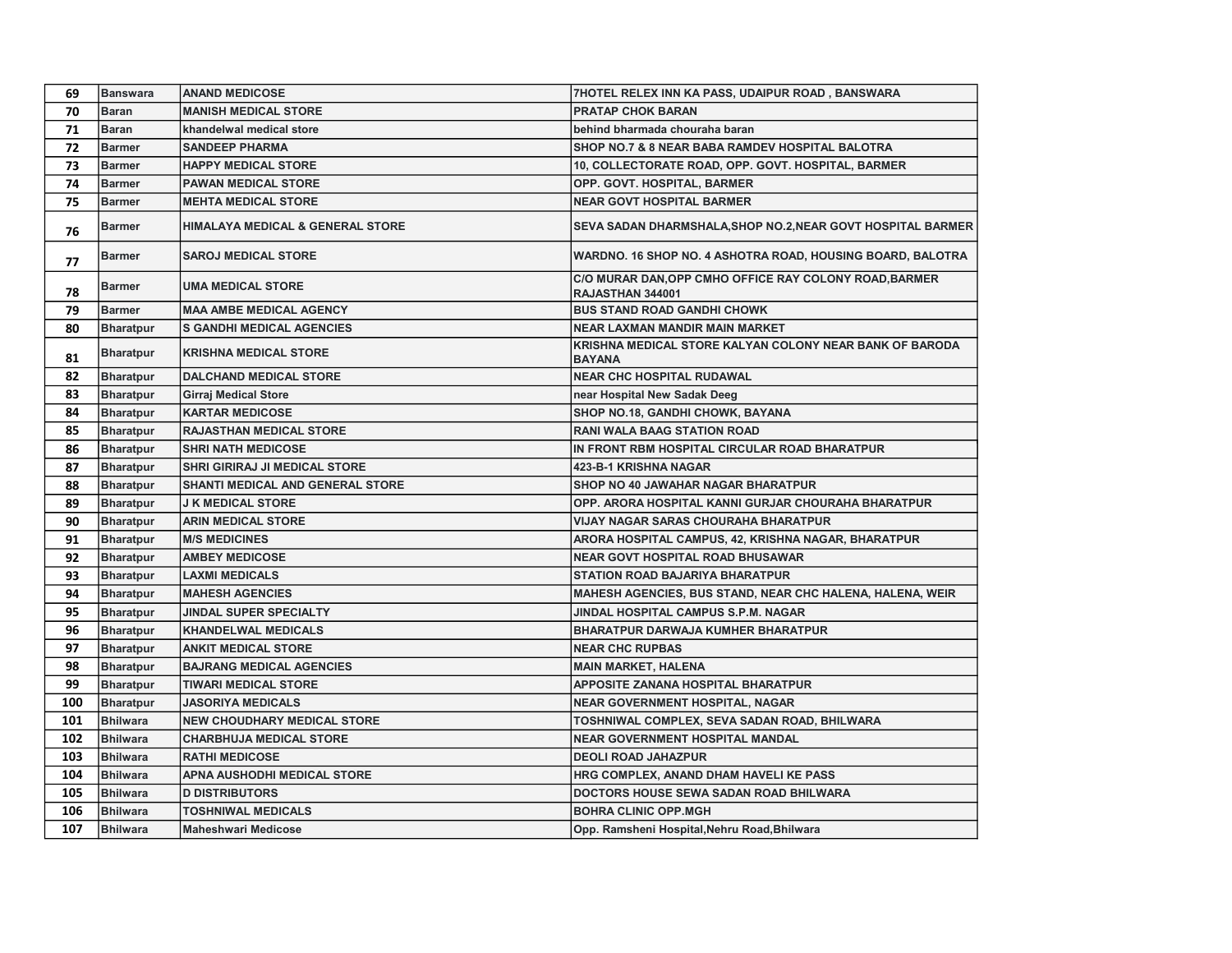| 108 | <b>Bhilwara</b> | <b>TIRUPATI MEDICOSE</b>                 | <b>B-1, SHRI NATH MARG, OPP. RAMSNEHI HOSPITAL, NEHRU</b><br><b>ROAD, BHILWARA</b>  |
|-----|-----------------|------------------------------------------|-------------------------------------------------------------------------------------|
| 109 | <b>Bhilwara</b> | <b>KAMAL MEDICAL STORE</b>               | MAIN ROAD, NEW HOUSING BOARD, SHASTRI NAGAR, BHILWARA                               |
| 110 | <b>Bhilwara</b> | <b>SHREE RAM MEDICALS</b>                | <b>16-A-3 BAPUNAGAR</b>                                                             |
| 111 | <b>Bhilwara</b> | <b>FRIENDS &amp; FAMILY PHARMACY</b>     | 01-02, C.K. PALACE, MANGLA CHOWK, MANIKYA NAGAR, BHILWARA                           |
| 112 | <b>Bhilwara</b> | <b>UMRAO MEDICALS</b>                    | 8 A 26 R.C VYAS COLONY RAJIV GANDHI AUDITORIUM ROAD BHILWARA                        |
| 113 | <b>Bikaner</b>  | <b>NEW LIFE SAVING MEDICAL STORE</b>     | SHOP NO. 14 NEAR CANCER HOSPITAL HOSPITAL BIKANER                                   |
| 114 | <b>Bikaner</b>  | <b>FRIENDS MEDICAL STORE</b>             | SHOP NO 01 IN FRONT OF. PBM HOSPITAL                                                |
| 115 | <b>Bikaner</b>  | <b>MEDICINE CENTRE</b>                   | SHOP NO 05 OPP. PBM HOSPITAL ROAD BIKANER                                           |
| 116 | <b>Bikaner</b>  | <b>FRIENDS MEDICOSE</b>                  | <b>C-3 SADUL GANJ BIKANER</b>                                                       |
| 117 | <b>Bikaner</b>  | <b>SHOP NO SIXTEEN MEDICAL STORE</b>     | SHOP NO SIXTEEN MEDICAL STORE, PBM CAMPUS, PBM HOSPITAL                             |
| 118 | <b>Bikaner</b>  | <b>SHRI GAUTAM MEDICAL STORE</b>         | Shri Gautam Medical Store, Chautina Well, Near Minerwa Cinema, KEM<br>Road, Bikaner |
| 119 | <b>Bikaner</b>  | SHRI KHETESHWAR MEDICAL STORE            | OPP. D.R.M. OFFICE                                                                  |
| 120 | <b>Bikaner</b>  | <b>CITY DRUG HOUSE</b>                   | OPP. GOVT. CITY DISPENSARY NO. 2, BHUJIA BAZAR                                      |
| 121 | <b>Bikaner</b>  | <b>CHARAK MEDICAL STORE</b>              | A2/1, PATEL NAGAR                                                                   |
| 122 | <b>Bikaner</b>  | <b>PARMESHWARI MEDICOSE</b>              | P.B.M. HOSPITAL ROAD, OPP. CHILD HOSPITAL                                           |
| 123 | <b>Bikaner</b>  | <b>SWASTIK PHARMA AGENCIES</b>           | C-35, SADULGANJ, BIKANER                                                            |
| 124 | <b>Bikaner</b>  | <b>J R PHARMA</b>                        | C-36, MEDICAL COLLEGE CIRCLE, SADUL GANJ                                            |
| 125 | <b>Bikaner</b>  | <b>DHANWANTARI MEDICOSE</b>              | 114, GROUND FLOOR SEC. N. 5, MARUTI CIRCLE, GOL MARKET, J.N.V.<br><b>COLONY</b>     |
| 126 | <b>Bikaner</b>  | <b>SHRI BHAGWATI MEDICOSE</b>            | <b>OUTSIDE NATHUSAR GATE NEAR ROSHANI GHAR</b>                                      |
| 127 | <b>Bikaner</b>  | <b>BHAGWATI MEDICAL STORE</b>            | <b>MOHTA CHOUK, TELOWARA ROAD</b>                                                   |
| 128 | <b>Bikaner</b>  | <b>BALAJI MEDICOSE</b>                   | HOSPITAL ROAD KHAJUWALA                                                             |
| 129 | <b>Bikaner</b>  | <b>SHARMA AYURVEDA</b>                   | <b>20-SADUL COLONY, BIKANER</b>                                                     |
| 130 | <b>Bikaner</b>  | <b>BHARAT MEDICAL STORE</b>              | SHOP NO.08, OPPPSITE CANCER HOSPITAL, PBM HOSPITAL CAMPUS                           |
| 131 | <b>Bikaner</b>  | <b>GETWELL MEDICAL AND GENERAL STORE</b> | SHOP NO. G-3-4, 66-67, SADUL COLONY                                                 |
| 132 | <b>Bikaner</b>  | SHREE VINAYAK MEDICAL AND GENERAL STORE  | SHOP NO. 03 OPP MAIN HOSPITAL BIKANER                                               |
| 133 | <b>Bikaner</b>  | <b>GUPTA AGENCIES</b>                    | 1-A, ADARSH COLONY                                                                  |
| 134 | <b>Bikaner</b>  | DELUXE MEDICAL AND GENERAL STORE         | P.B.M. HOSPITAL ROAD, BIKANER                                                       |
| 135 | <b>Bikaner</b>  | <b>SHARMA AGENCIES</b>                   | <b>NEAR OLD POWER HOUSE, BIKANER</b>                                                |
| 136 | <b>Bikaner</b>  | <b>AGGARWAL BROTHERS</b>                 | <b>K.E.M ROAD</b>                                                                   |
| 137 | <b>Bikaner</b>  | <b>SWASTIK MEDICALS</b>                  | <b>HOUSE NO. 1-B-2. PAWANPURI BIKANER</b>                                           |
| 138 | <b>Bikaner</b>  | <b>HIMMAT MEDICAL STORE</b>              | OPPOSITE SAJNALAYA, INSIDE KOTE GATE BIKANER                                        |
| 139 | <b>Bikaner</b>  | <b>CHAHAT MEDICOSE</b>                   | NEAR BOTHRA X-RAY, X-RAY STREET SADUL COLONY .BIKANER                               |
| 140 | <b>Bundi</b>    | <b>SHRI RAM MEDICAL</b>                  | <b>KHOJA GATE ROAD BUNDI</b>                                                        |
| 141 | <b>Bundi</b>    | <b>RELIABLE MEDICAL STORE</b>            | <b>NEAR BRIJ SUNDER SHARMA GENERAL HOSPITAL BUNDI</b>                               |
| 142 | <b>Bundi</b>    | <b>SHREE MAHAKAL MEDICOSE BUNDI</b>      | <b>GATE NO 8 RAJATGRAH COLONY BUNDI</b>                                             |
| 143 | <b>Bundi</b>    | <b>A B MEDICOSE</b>                      | <b>SADAR BAZAR BUNDI</b>                                                            |
| 144 | <b>Bundi</b>    | <b>ARIHANT MEDICALS</b>                  | <b>KOTA ROAD BUNDI</b>                                                              |
| 145 | <b>Bundi</b>    | <b>NEW JANTA MEDICOS</b>                 | SHOP NO 01 RED CROSS BHAWAN BUNDI                                                   |
| 146 | <b>Bundi</b>    | <b>SHRI RAM MEDICAL STORE</b>            | OPPOSITE SUBJI MANDI BOTTOM LEVEL LAKHERI                                           |
| 147 | <b>Bundi</b>    | <b>SHRI RAM DRUG HALL</b>                | SHOP NO 02 REDCROSS BHAWAN BUNDI                                                    |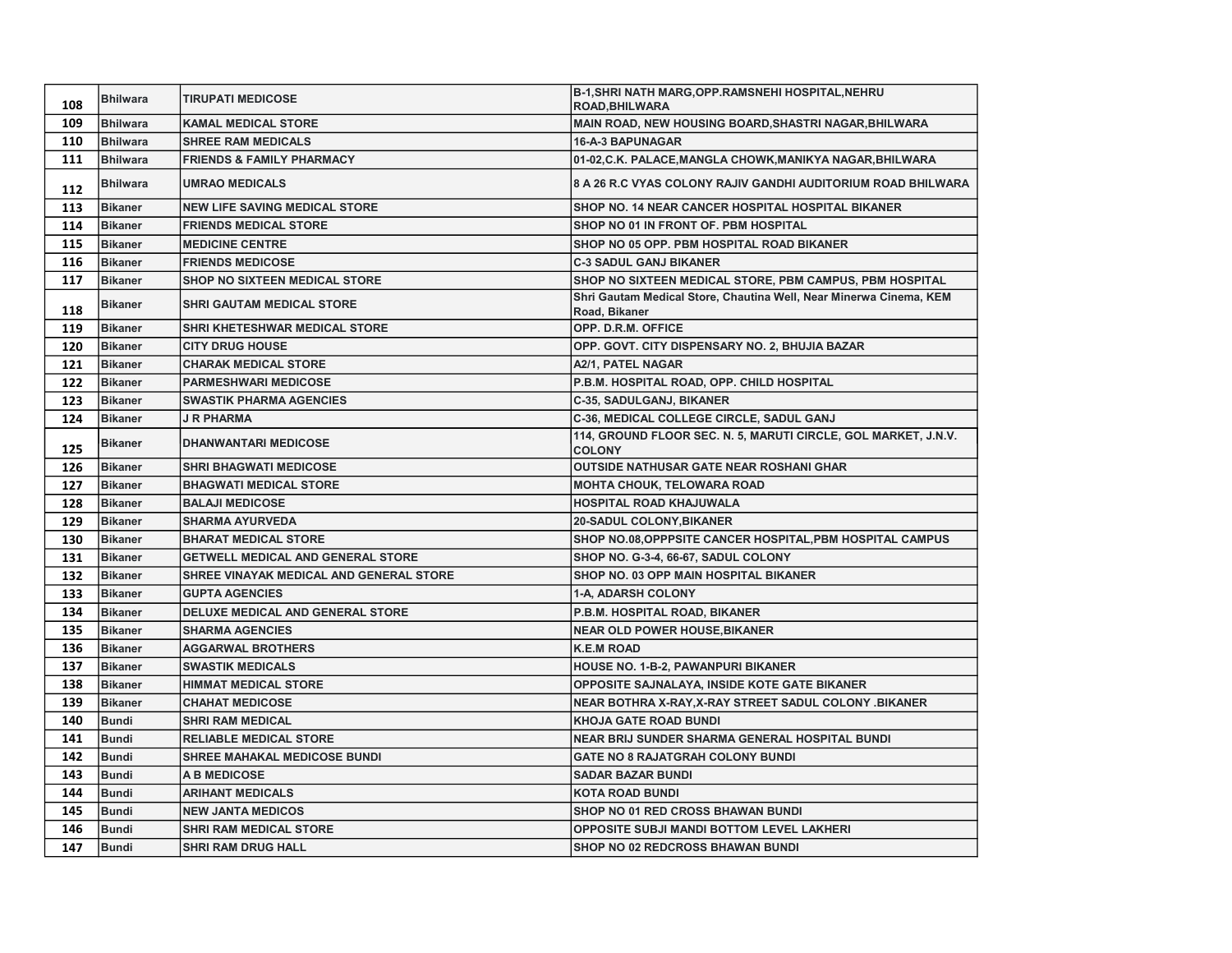| 148 | <b>Bundi</b> | SHANTINATH MEDICAL STORES NAINWAN         | NAGAR ROAD INFRONT OF GOVT HOSPITAL NAINWAN                                     |
|-----|--------------|-------------------------------------------|---------------------------------------------------------------------------------|
| 149 | <b>Bundi</b> | <b>CASH CHEMIST</b>                       | KOTA ROAD OPP GOVERMENT HOSPITAL BUNDI AHINSA CIRCLE                            |
| 150 | <b>Bundi</b> | <b>KAUSHAL MEDICALS</b>                   | <b>WARD NO.1</b>                                                                |
| 151 | <b>Bundi</b> | <b>RADHE KRISHNA MEDICOSE</b>             | SHOP NO. 02, RAJRAJESHWAR ROAD, OPP. POWER HOUSE, WARD NO.<br>03. KESHORIAPATAN |
| 152 | Chittaurgarh | <b>HARIHAR MEDICAL STORE</b>              | SHOP NO.15 COLLECTORATE CIRCLE CHITTORGARH                                      |
| 153 | Chittaurgarh | <b>Shiv medical store</b>                 | In front of sh. Sanwaliya ji government hospital                                |
| 154 | Chittaurgarh | m p birla hospital and research center    | <b>UDAIPUR ROAD, SENTHI, CHITTORGARH</b>                                        |
| 155 | Chittaurgarh | <b>RAMA MEDICAL &amp; PROVISION STORE</b> | <b>BUS STAND, KAPASAN</b>                                                       |
| 156 | Chittaurgarh | <b>RAJSHREE MEDICAL STORE</b>             | <b>MANDI CHORAHA, Chittorgarh</b>                                               |
| 157 | Chittaurgarh | AMIT MEDICAL AND GENERAL STORE            | NEW MARKET RAWATBHATA                                                           |
| 158 | Chittaurgarh | <b>KIRTI MEDICAL</b>                      | <b>CHITTOR ROAD, BEGUN</b>                                                      |
| 159 | Chittaurgarh | <b>Tulsi medical store</b>                | GOVT. hospital road lalbai foolbai chowk                                        |
| 160 | Chittaurgarh | <b>VINAYAK MEDICAL</b>                    | <b>STATION GANGRAR</b>                                                          |
| 161 | Chittaurgarh | <b>RAJSHREE MEDICALSTORE</b>              | <b>OPP GOVT HOSPITAL</b>                                                        |
| 162 | Churu        | <b>MS CHOUDHARY MEDICAL STORE</b>         | <b>NEAR NAGAR PALIKA</b>                                                        |
| 163 | Churu        | <b>RAINBOW DRUG CENTER</b>                | OPP. D. B. HOSPITAL CHURU                                                       |
| 164 | Churu        | <b>BALAJI MEDICAL STORE</b>               | <b>NEAR BUS SATAND RAJGARH</b>                                                  |
| 165 | Churu        | d d pharmaceuticals                       | PURANE BUS STAND KE SAMNE STATION ROAD CHURU                                    |
| 166 | Churu        | <b>SHIVAM DRUGS</b>                       | <b>NAYA BASS, WARD NO 11, CHURU</b>                                             |
| 167 | Churu        | <b>Sahara Medical Store</b>               | Sadulpur (Rajgarh) Churu                                                        |
| 168 | Churu        | <b>CHOUDHARY MEDICOS</b>                  | <b>CHOUDHARY HOSPITAL GROUN FLOOR SIDHMUKH</b>                                  |
| 169 | Churu        | <b>DIMOND MEDICOSE</b>                    | SONI HOSPITAL NEAR PILANI MODE                                                  |
| 170 | Churu        | <b>HONEY DRUG HOUSE</b>                   | <b>NEAR GARH, GOPAL DAS CHOWK, CHURU</b>                                        |
| 171 | Churu        | <b>PUBLIC MEDICAL STORE</b>               | OPP. D.B. HOSPITAL CHURU                                                        |
| 172 | Churu        | SHUBHAM MEDICOSE SAHAWA                   | <b>VPO SAHAWA WARD NO 14</b>                                                    |
| 173 | Churu        | <b>SHIVAM MEDICAL HALL</b>                | <b>A-14 SANIK COLONY</b>                                                        |
| 174 | Churu        | <b>BNJ MEDICAL STORE LLP</b>              | <b>MAIN MARKET CHURU</b>                                                        |
| 175 | Churu        | <b>JAIPUR MEDICAL POINT</b>               | OPP. GOVT D.B. HOSPITAL                                                         |
| 176 | Churu        | jagdamba medical store                    | NEAR HOUSE OF DR SHYAMSUKHA KHEMKA KOTHI NAI SARAK CHURU                        |
| 177 | Churu        | <b>CHURU MEDICINE CENTRE</b>              | INSIDE CHURU MULTISPECIALITY HOSPITAL AND RESEARCH CENTER                       |
| 178 | Churu        | balaji medical store                      | <b>BISAU ROAD WARD No 21 CHURU</b>                                              |
| 179 | Churu        | <b>Marudhar Medical Store</b>             | A-20, Sainik colony                                                             |
| 180 | Churu        | <b>SHREE KRISHANA MEDICOSE</b>            | <b>AGRASEN NAGAR CHURU</b>                                                      |
| 181 | Churu        | gauri medicos                             | Opp. D.B. Hospital churu                                                        |
| 182 | Churu        | <b>D.S. MEDICAL STORE</b>                 | <b>NAI SADAK CHURU</b>                                                          |
| 183 | Churu        | <b>SANJIVANI MEDICOSE</b>                 | SANJIVANI HOSPITAL WARD NO 16 NEAR ROADWAYS BUS STAND<br><b>TARANAGAR CHURU</b> |
| 184 | Churu        | neelkanth medical agency                  | opp. parakh balika school churu                                                 |
| 185 | Churu        | <b>BHAWANI MEDICAL AND GENERAL STORE</b>  | NEAR ARJUN CLUB URBAN PRIMARY HEALTH CENTER SARDARSHAHAR                        |
| 186 | <b>Dausa</b> | <b>GEETA MEDICOSE</b>                     | <b>GEETA DEVI MEMORIAL EYE HOSPITAL</b>                                         |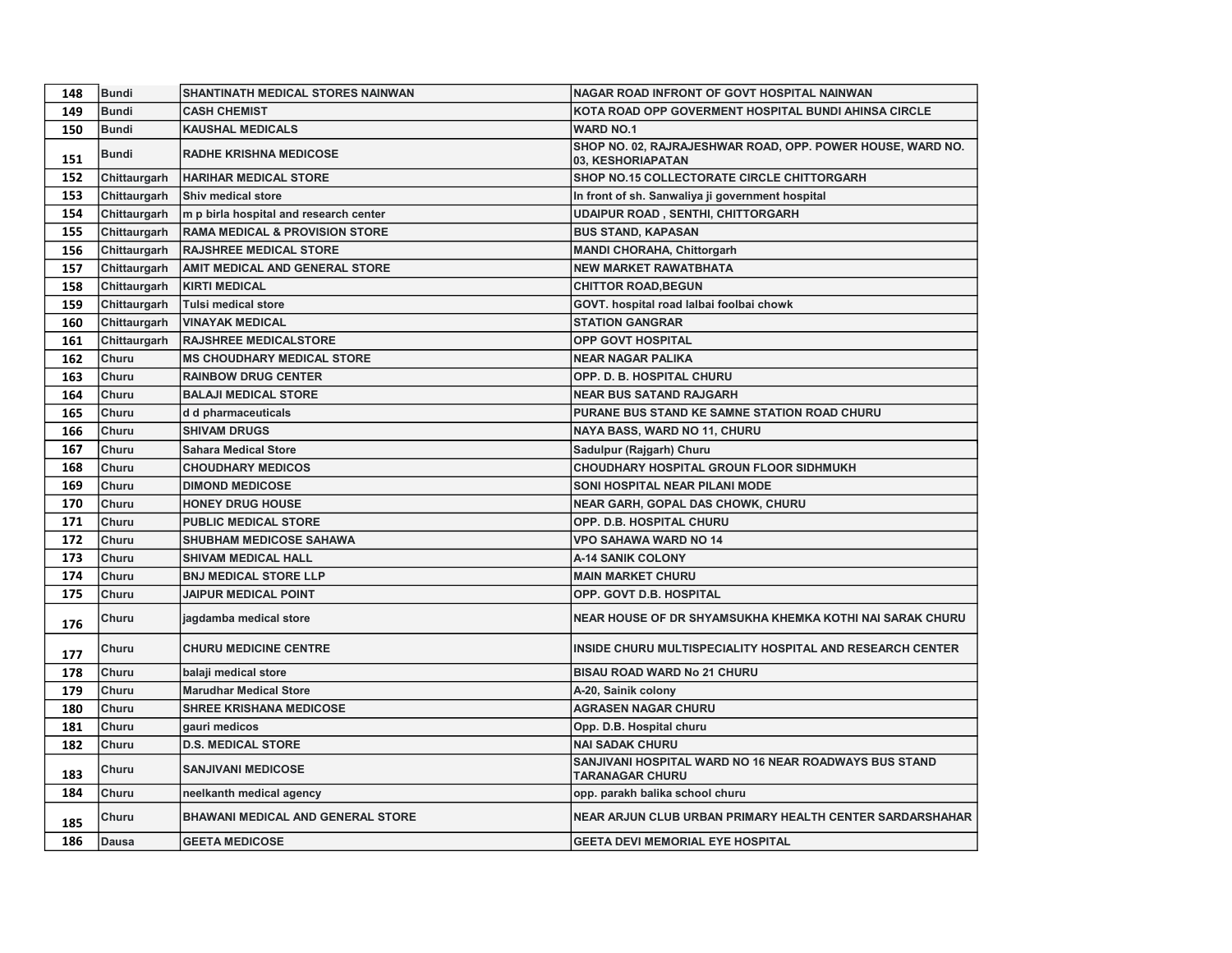| 187 | <b>Dausa</b>    | <b>RAJDHANI MEDICOSE</b>                       | SOMNATH NEAR NEW BUS DEPOT AGRA ROAD DAUSA                                                                       |
|-----|-----------------|------------------------------------------------|------------------------------------------------------------------------------------------------------------------|
| 188 | <b>Dausa</b>    | <b>JAIN MEDICAL STORE</b>                      | <b>HOSPITAL ROAD</b>                                                                                             |
| 189 | <b>Dausa</b>    | <b>VARDHMAN MEDICAL STORE</b>                  | <b>NEAR GOVT, HOSPITAL BANDIKUI</b>                                                                              |
| 190 | Dausa           | <b>Khandelwal Medicos</b>                      | Opp. Poonam Talkies, Lalsot Road, Dausa, Distt Dausa                                                             |
| 191 | <b>Dausa</b>    | <b>JAIN MEDICAL HALL</b>                       | <b>NEAR GOVT, HOSPITAL</b>                                                                                       |
| 192 | <b>Dausa</b>    | monish medical center                          | new sabji mandi bharatpur road, Mahwa                                                                            |
| 193 | <b>Dausa</b>    | KAJODMALSITARAM MEDICAL HALL                   | <b>HOSPITAL ROAD BASWA</b>                                                                                       |
| 194 | Dausa           | <b>Krishna Medicose</b>                        | Near Bijori Lalsot Road, Dausa                                                                                   |
| 195 | <b>Dausa</b>    | <b>MISHRA MEDICAL &amp; GENERAL STORE</b>      | OPP. CHC BASWA                                                                                                   |
| 196 | <b>Dausa</b>    | <b>SOHA MEDICALS</b>                           | <b>BASWA ROAD BANDIKUI</b>                                                                                       |
| 197 | <b>Dausa</b>    | <b>AMRIT MEDICAL STORE</b>                     | ANAND HOSPITAL, KOTHUN ROAD,                                                                                     |
| 198 | <b>Dhaulpur</b> | <b>HARISH MEDICALS</b>                         | SARAY GAJARA ROAD, JADAN CHOURAH DHOLPUR                                                                         |
| 199 | <b>Dhaulpur</b> | <b>JAIN MEDICAL HALL</b>                       | <b>STATION ROAD</b>                                                                                              |
| 200 | <b>Dhaulpur</b> | <b>GARG MEDICAL HOUSE</b>                      | SHOP NO 1,2 INFRONT OF GOVERNMENT HOSPITAL, BARI, DHOLPUR                                                        |
| 201 | <b>Dhaulpur</b> | <b>BALAJI MEDICAL STORE</b>                    | 3 PARIHAR MARKET NEAR NAGAR PARISHAD G GAURAV PATH<br><b>DHOLPUR</b>                                             |
| 202 | <b>Dhaulpur</b> | <b>AVANYA MEDICOSE</b>                         | SHOP NO 1,2 INFRONT OF GIRLS SCHOOL, BARI, DHOLPUR                                                               |
| 203 | Dungarpur       | <b>VIJAY PHARMA</b>                            | VIJAY LODGE BHAVAN OPP. NEHRU PARK SAGWARA DUNGARPUR                                                             |
| 204 | Dungarpur       | <b>Parshvanath Medical Store</b>               | Shop no. 16-17 upadyay stadium, opp govt. Hospital                                                               |
| 205 | Dungarpur       | <b>REAL MEDICAL STORE</b>                      | OPP. NEW GOVT.HOSPITAL                                                                                           |
| 206 | Dungarpur       | VARDHAMAN MEDICAL AND GENERAL STORE DUNGARPUR  | <b>NEW HOSPITAL ROAD DUNGARPUR</b>                                                                               |
| 207 | Dungarpur       | <b>SHREEFAL PHARMA</b>                         | <b>SUKHI DEVI COMPLEX SAGWARA</b>                                                                                |
| 208 | Dungarpur       | <b>KAMAL MEDICAL HALL</b>                      | OPPOSITE BANK OF BARODA ATM, PRATAP CIRCLE, HOSPITAL ROAD,<br><b>DUNGARPUR</b>                                   |
| 209 | Dungarpur       | <b>JAWAHAR MEDICAL STORE</b>                   | OLD HOSPITAL AZAD CHOWK DUNGARPUR                                                                                |
| 210 | Dungarpur       | <b>JAWAHAR MEDICAL HALL</b>                    | <b>NEW HOSPITAL ROAD, DUNGARPUR</b>                                                                              |
| 211 | Dungarpur       | <b>ZEEL PHARMACY</b>                           | RUDRAPRYAG SHIV ASPUR BY PASS ROAD SAGWARA                                                                       |
| 212 | Dungarpur       | SIDDHI VINAYAK PHARMA                          | PLOT NO.12-13, NEAR PATEL CIRCLE, NEW HOSPITAL, DUNGARPUR                                                        |
| 213 | Ganganagar      | s k pharma                                     | Basement, Plot No. A-19, Basant Vihar Colony, Suratgarh, Distt. Sri<br>Ganganagar (Raj.)                         |
| 214 | Ganganagar      | Apex Suratgarh Multispciality Hospital Pvt Ltd | PLOT NO. E - 16, INDUSTRIAL AREA, RIICO, SURATGARH, DISTT. SRI<br><b>GANGANAGAR</b>                              |
| 215 | Ganganagar      | <b>VIDHYA MEDICAL HALL</b>                     | SHOP NO. 46, GOVT. HOSPITAL CAMPUS, SRI GANGANAGAR                                                               |
| 216 | Ganganagar      | <b>Health First Pharma</b>                     | Opp. Emergency Gate, Inside S.N. Super Speciality Hospital, Near Sonak<br>Toyata Showroom, Sri Ganganagar (Raj.) |
| 217 | Ganganagar      | M/s. Singla Medicose                           | Hospital Road, Padampur, Distt. Sri Ganganagar (Raj.)                                                            |
| 218 | Ganganagar      | <b>Sohan Medicine Centre</b>                   | <b>NAGAR PALIKA ROAD</b>                                                                                         |
| 219 | Ganganagar      | <b>SHRI KRISHANA DISTRIBUTORS</b>              | WARD NO- 8, NEAR BUS STAND, ANOOPGARH,                                                                           |
| 220 | Ganganagar      | M/s. Abhi Medical Store                        | Near Vyapar Mandal, Sadul Shahar, Distt. Sri Ganganagar (Raj.)                                                   |
| 221 | Ganganagar      | M/s. Sanjeev Medicose                          | Ward No. 9, Inside Gupta Heart & General Care Centre, Sadul Shahar, Distt.<br>Sri Ganganagar (Raj.)              |
| 222 | Ganganagar      | M/s. Jain Medical Store                        | Shop No. 36, Purani Dhan Mandi, Padampur, Distt. Sri Ganganagar                                                  |
| 223 | Ganganagar      | <b>M/S. SHYAM MEDICAL STORE</b>                | BIKANER ROAD, JAIN KATLA, SURATGARH, WARD NO-19                                                                  |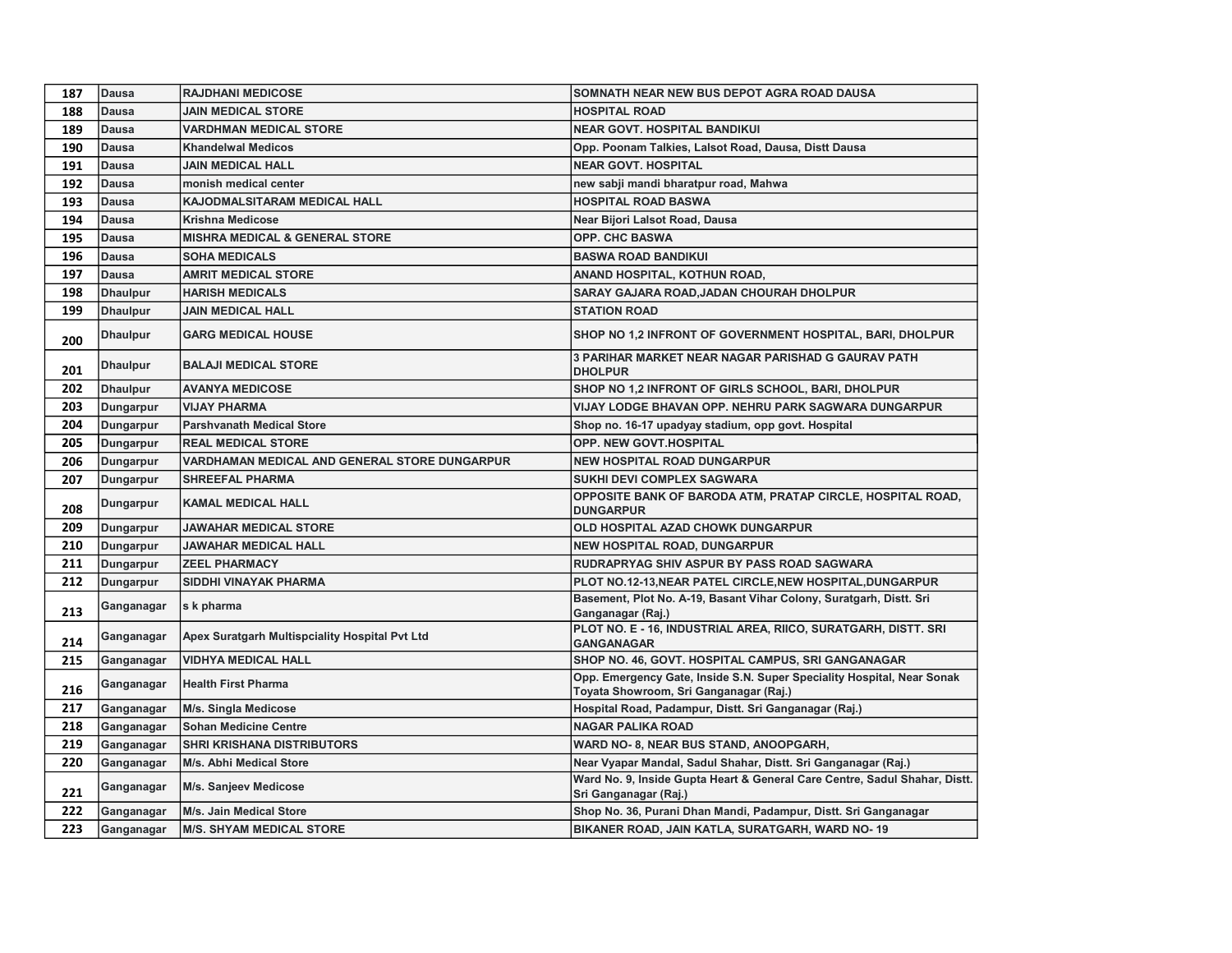|     | Ganganagar | <b>M/S. Nagpal Medical Store</b>             | Basement, Ground Floor & First Floor, Bikaner Road, Ward No. 19,                                             |
|-----|------------|----------------------------------------------|--------------------------------------------------------------------------------------------------------------|
| 224 |            |                                              | Suratgarh, Distt. Sri Ganganagar                                                                             |
| 225 | Ganganagar | M/s. Laxmi Wholesale Medical Agency          | Plot No. 52, Mandi Block, Srikaranpur, Distt. Sri Ganganagar (Raj.)                                          |
| 226 | Ganganagar | M/s. Nagpal Medical Store                    | Hospital Road, Kesrisinghpur, Teh. Srikaranpur, Distt. Sri Ganganagar<br>(Raj.)                              |
| 227 | Ganganagar | M/s. Paras Medical Agency                    | Nohra No. 42, Ward No. 19, Raisinghnagar, Distt. Sri Ganganagar                                              |
| 228 | Ganganagar | M/s. Maharana Medical Store                  | Ground Floor & First Floor, 5 B Block, Sri Ganganagar (Raj.)                                                 |
| 229 | Ganganagar | M/s. Jan Sewa Aushdhi Kendra                 | Sq. No. 3, Killa No. 8-9, Chak 13 LNP-II, Tantia University, Near RIICO,<br>Hanumangarh Road, Sri Ganganagar |
| 230 | Ganganagar | M/s. Grover Medical                          | Opp. Govt. Hospital, Suratgarh Road, Sri Ganganagar (Raj.)                                                   |
| 231 | Ganganagar | <b>M/s. Janta Medical Hall</b>               | Opp. Old Civil Hospital, Sri Ganganagar (Raj.)                                                               |
| 232 | Ganganagar | M/s. Jai Bharat Medical Hall                 | 5 B Block, Ground & First Floor, Ravinder Path, Sri Ganganagar (Raj.)                                        |
| 233 | Ganganagar | <b>JAGDAMBA KRIPA MEDICAL STORE</b>          | SHRI JAGDAMBA CHARITABLE EYE HOSPITAL CAMPUS HANUMANGARH<br><b>ROAD SRI GANGANAGAR</b>                       |
| 234 | Ganganagar | M/s. Daya Medical Store                      | 6-B-11, Jawahar Nagar, Sri Ganganagar (Raj.)                                                                 |
| 235 | Ganganagar | M/s. Maan Medical Store                      | 1-2 Kotwali Road, Sri Ganganagar (Raj.)                                                                      |
| 236 | Ganganagar | <b>M/S SUKHMANI MEDICOSE</b>                 | HIGHWAY NO. 15, OPP. RAJASTHAN ROADWAYS WORKSHOP, SRI<br><b>GANGANAGAR (RAJ.)</b>                            |
| 237 | Ganganagar | <b>M/s. Kirtimaan Medicos</b>                | 155 B (Second Part), P Block, Sri Ganganagar                                                                 |
|     |            |                                              | Kochar Hospital & Research Centre, Dhingra Street, Purani Abadi, Sri                                         |
| 238 | Ganganagar | M/s. Kalra Medicose                          | Ganganagar (Raj.)                                                                                            |
| 239 | Ganganagar | <b>M/S. M.D. MEDICAL &amp; GENERAL STORE</b> | B-05, RIDHI-SIDHI ENCLAVE, PHASE-I, SRI GANGANAGAR (RAJ)                                                     |
| 240 | Ganganagar | M/s. All India Medical Store                 | 206 G Block, Sri Ganganagar (Raj.)                                                                           |
| 241 | Ganganagar | M/s. Vidhya Pharmacy                         | House No. 3, Ward No. 34/40, Saraswati Nagar, UIT Road, Sri Ganganagar<br>(Raj.)                             |
| 242 | Ganganagar | <b>SURBHI MEDICOSE</b>                       | <b>OPPOSITE GOVERNMENT HOSPITAL NEW GHARSANA</b>                                                             |
| 243 | Ganganagar | M/s. Dhingra Medicose                        | 4 Vinoba Basti, Near Kali Mata Mandir, Payal Cinema Road, Sri Ganganagar<br>(Raj.)                           |
| 244 | Ganganagar | <b>VIKAS MEDICAL STORE</b>                   | <b>181- MAIN BAZAR KESRISINGHPUR</b>                                                                         |
| 245 | Ganganagar | <b>M/s. Nihal Medicose</b>                   | Panchayat Samiti Road, Raisinghnagar, Distt. Sri Ganganagar (Raj.)                                           |
| 246 | Ganganagar | M/s. A to Z Pharmacy                         | Property No. 409, Aggarsain Chowk, Aggarsain Nagar, Sri Ganganagar<br>(Rajasthan)                            |
| 247 | Ganganagar | M/s. Deepak Medical Store                    | Shop No. 08, House No. 6-A-1 Jawahar Nagar, Sri Ganganagar (Rajasthan)                                       |
| 248 | Ganganagar | <b>JAI MAA MEDICAL AGENCY</b>                | SHOP NO. 21, TEHSIL ROAD, NAI MANDI GHARSANA                                                                 |
| 249 | Ganganagar | M/s. Neelkanth Medical Store                 | Plot No. 123-124, Ward No. 18, Opp. PWD Rest House, Bikaner Road,<br>Suratgarh, Distt. Sri Ganganagar (Raj.) |
| 250 |            | Hanumangarh   PRASHANT MEDICAL STORE         | WARD NO 02 OPPOSITE VIVEKANAND HOSPITAL BHADRA                                                               |
| 251 |            | Hanumangarh JAI KARNI MATA MEDICAL AGENCY    | <b>NEAR RAJ BANK MAIN BAZAR BHADRA</b>                                                                       |
| 252 |            | Hanumangarh   KHANDELWAL MEDICAL STORE       | <b>NEAR GOVT HOSPITAL BHADRA</b>                                                                             |
| 253 |            | Hanumangarh   DEEP MEDICAL HALL              | AGARSAIN MARKET SANGARIA                                                                                     |
| 254 |            | Hanumangarh MADHUR MEDICOSE                  | <b>SHOP NO 69 OLD MANDI PILIBANGAN</b>                                                                       |
| 255 |            | Hanumangarh JANTA MEDICAL STORE              | OPP GOVT HOSPITAL WARD NO 09 PILIBANGA                                                                       |
| 256 |            | Hanumangarh Chanchal Medical Store           | Opp.Civil Hospital, Hanumangarh                                                                              |
| 257 |            | Hanumangarh SHARMA MEDICOSE                  | Thana road Ward no 20 Taigore chowk Nohar                                                                    |
| 258 |            | <b>Hanumangarh KARTIK MEDICOSE</b>           | <b>WARD NO 16 AGARWAL NURSING HOME</b>                                                                       |
| 259 |            | Hanumangarh BENIWAL MEDICAL STORE            | BENIWAL ORTHO AND MATERNITY HOSPITAL                                                                         |
|     |            |                                              |                                                                                                              |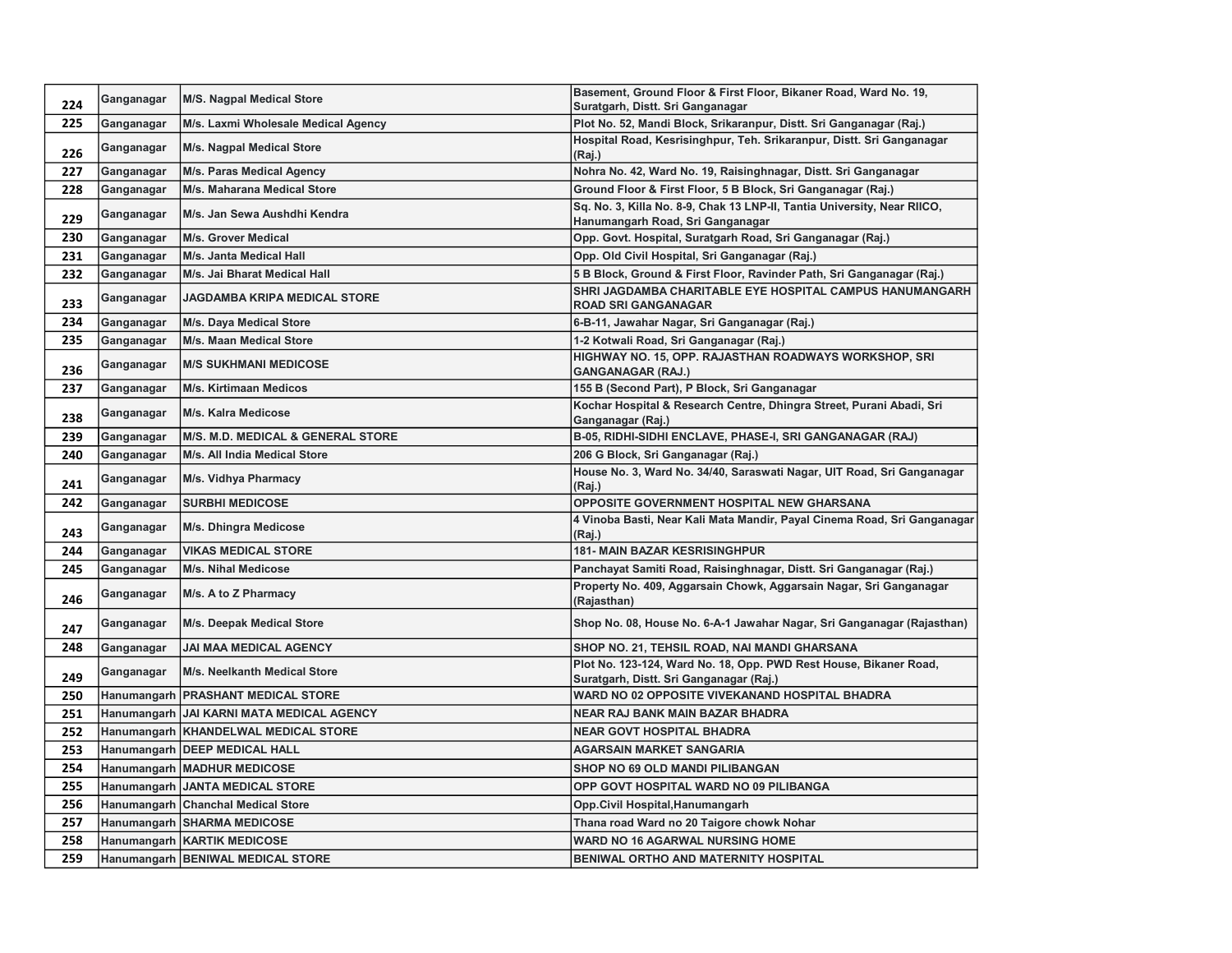| 260 |        | Hanumangarh AMBIKA MEDICOSE                      | <b>NEAR BUS STAND, HANUMANGARH JN</b>                                                  |
|-----|--------|--------------------------------------------------|----------------------------------------------------------------------------------------|
| 261 |        | Hanumangarh NAVJEEVAN MEDICAL AGENCY             | OPPOSITE OF GOVT HOSPITAL RAWATSAR                                                     |
| 262 |        | Hanumangarh JAI HIND MEDICAL STORE               | SHOP NO 31 HOSPITAL KE SAMNE                                                           |
| 263 |        | Hanumangarh NEW VINOD MEDICAL STORE              | <b>NEAR OLD HOSPITAL, HANUMANGARH TOWN</b>                                             |
| 264 |        | <b>Hanumangarh RAMESH MEDICOSE</b>               | <b>UDHAM SINGH CHOWK RAILWAY PHATAK</b>                                                |
| 265 |        | Hanumangarh SONI MEDICAL HALL                    | SHOP NO 12 MANDIR SHRI THAKUR JI NEAR GOVT HOSPITAL SANGARIA                           |
| 266 |        | Hanumangarh SANJEEVANI MEDICINE CENTER           | WARD NO 06 ARDKI BUS STAND NOHAR HANUMANGARH RAJASTHAN<br>335523                       |
| 267 |        | Hanumangarh   PUNJAB DRUG HOUSE                  | NEAR BHAGAT SINGH CHOWK HANUMANGARH JN.                                                |
| 268 |        | Hanumangarh   INDIAN GENERIC HOUSE               | SHOP NO. 406 (BASEMENT), GENERAL MARKET, NEAR GOVERNMENT<br>HOSPITAL, HANUMANGARH TOWN |
| 269 |        | Hanumangarh   RAMDEV MEDICAL STORE               | NEAR OLD HOSPITAL, HANUMANGARH TOWN                                                    |
| 270 |        | Hanumangarh   NEELKANTH MEDICOSE & COSMETICS     | HISSARIA MARKET AGGERSEN CHOWK HANUMANGARH TOWN                                        |
| 271 |        | Hanumangarh SHARDA MEDICOSE                      | BHAGAT SINGH CHOWK, BUS STAND ROAD, HANUMANGARH JUNCTION                               |
| 272 |        | Hanumangarh   MEDICAL POINT                      | 96-97, BHAGAT SINGH CHOWK, HANUMANGARH JUNCTION                                        |
| 273 |        | Hanumangarh   PARDEEP MEDICAL STORE              | NEAR OLD HOSPITAL, HANUMANGARH TOWN                                                    |
| 274 |        | Hanumangarh NEHA MEDICAL STORE                   | BENIWAL HOSPITAL TOWN JN ROAD                                                          |
| 275 |        | Hanumangarh SHREE KARNI MEDICOSE                 | MAHAVER HOSPITAL, TOWN JN. ROAD, HANUMANGARH TOWN                                      |
| 276 |        | Hanumangarh WADHVA MEDICOSE                      | 94 BHAGAT SINGH CHOWK, HANUMANGARH JN                                                  |
| 277 |        | Hanumangarh NEW SETIA MEDICAL STORE              | NEAR BUS STAND DR. PARAS JAIN HOSPITAL, HANUMANGARH TOWN                               |
| 278 |        | Hanumangarh J P MEDICOSE                         | 170, BUS STAND ROAD, HANUMANGARH JUNCTION                                              |
| 279 |        | Hanumangarh   NEELKANTH MEDICOSE                 | 98, BHAGAT SINGH CHOWK, HANUMANGARH JUNCTION                                           |
| 280 |        | Hanumangarh DEV MEDICALS                         | NEAR GOVT HOSPITAL, RAILWAY ROAD, BHADRA                                               |
| 281 |        | Hanumangarh BANSAL MEDICAL STORE                 | <b>SINDHI BAZAR, NOHAR</b>                                                             |
| 282 |        | Hanumangarh GARG MEDICAL STORE                   | <b>BUS STAND ROAD</b>                                                                  |
| 283 |        | Hanumangarh SWAMI MEDICAL STORE                  | WARD NO 11 SHOP NO 02 NEAR SBI ATM ARADKI BUS STAND NOHAR                              |
| 284 |        | Hanumangarh SHREE JAGDAMBEY MEDICAL AGENCY       | RAILWAY ROAD, MAIN MARKET, BHADRA                                                      |
| 285 |        | Hanumangarh   MAHARISHI MEDICOSE                 | <b>WARD NO 14 RAWATSAR</b>                                                             |
| 286 | Jaipur | Shri ramchandra medicals                         | Shop No 2 Opp. S.m.s Hospital Gate No. 3, Tonk Road                                    |
| 287 | Jaipur | <b>PREM MEDICOSE</b>                             | <b>138 PREM NIWAS PANDIT T.N.MISHRA ROAD NIRMAN NAGAR</b>                              |
| 288 | Jaipur | <b>KAUSHIK MEDICAL HALL</b>                      | NEAR NAGAR PALIKA KE SAMNE RAILWAY STATION ROAD BASSI                                  |
| 289 | Jaipur | <b>JAIN MEDICAL HALL</b>                         | <b>NAYA BAZAR JOBNER</b>                                                               |
| 290 | Jaipur | JAI BHAWANI MEDICAL AND GENERAL STORE            | NEAR GOVT HOSPITAL, WARD NO - 01, KARAD ROAD, KISHANGARH<br><b>RENWAL, JAIPUR</b>      |
| 291 | Jaipur | <b>HEALTHLINE MEDICAL AND PROVISION STORE</b>    | SECTOR-18, SHOP NO. DS 01 AND DS 02 PATEL MARG MANSAROVER                              |
| 292 | Jaipur | <b>HEALTH CARE MEDICAL &amp; PROVISION STORE</b> | SHOP NO. S4 ZONE 52 SHIPRA PATH OPP. METRO MASS HOSPITAL<br><b>MANSAROVER JAIPUR</b>   |
| 293 | Jaipur | <b>GANESH MEDICAL STORE</b>                      | 52/35 SHIPRA PATH, MANSAROVAR, OPP METRO MASS HOSPITAL                                 |
| 294 | Jaipur | SHREE ASHOKA MEDICAL AND GENERAL STORE           | PLOT NO 2 TARA NAGAR C KHERNI PHATAK JHOTWARA                                          |
| 295 | Jaipur | <b>SUNITA MEDICAL &amp; PROVISION STORE</b>      | A-27 PRAGATI PATH BAJAJ NAGAR                                                          |
| 296 | Jaipur | <b>MAITREYI MEDICALS</b>                         | C-60, JAMUNA NAGAR, SODALA, JAIPUR                                                     |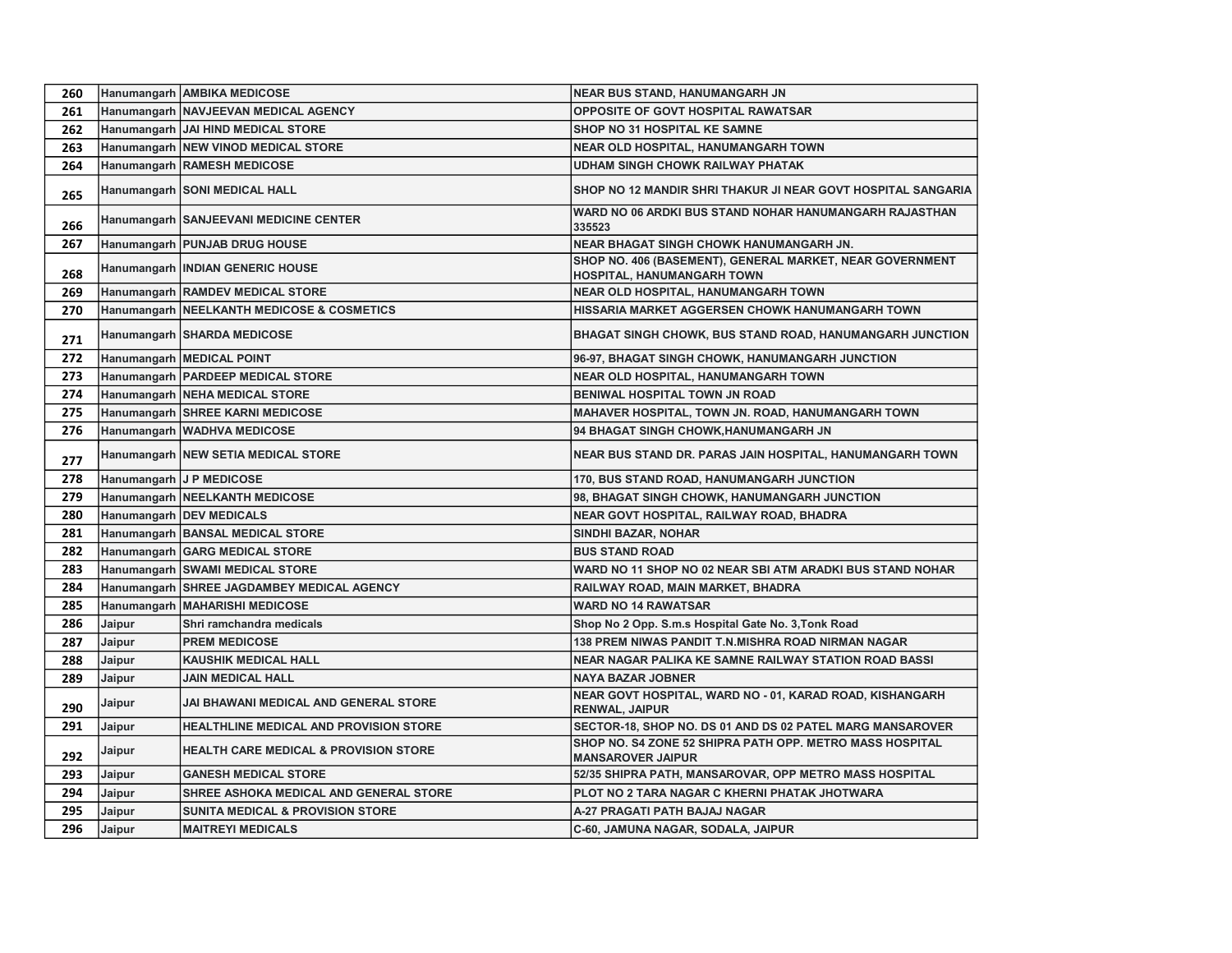| 297 | Jaipur | SHRI GOVIND MEDICAL AND PROVISION STORE      | SHOP NO. 10 BEHIND GANDHI NAGAR DISPENSARY TONK ROAD JAIPUR                                       |
|-----|--------|----------------------------------------------|---------------------------------------------------------------------------------------------------|
| 298 | Jaipur | <b>SHIVAM MEDICAL STORE</b>                  | Sambhar Road, Phulera                                                                             |
| 299 | Jaipur | <b>BHAGWATI MEDICAL STORE</b>                | OPP. GOVT HOSPITAL RAWLA CHOWK, CHOMU                                                             |
| 300 | Jaipur | PLUTUS HEALTH AND MEDICOSE                   | OPP. SMS HOSPITAL C-SCHEME JAIPUR                                                                 |
| 301 | Jaipur | SHREE RAM RAMAYYA MEDICAL STORE              | <b>GANDHI NAGAR CLUB BUILDING JAIPUR</b>                                                          |
| 302 | Jaipur | <b>ADINATH MEDICAL &amp; PROVISION STORE</b> | 56/40 SHOP NO 2 RAJAT PATH CROSSING MANSAROVAR JAIPUR                                             |
| 303 | Jaipur | Chirayu medicals                             | <b>TAGORE HOSPITAL AND RESEARCH INSTITUTE</b>                                                     |
| 304 | Jaipur | rama medicals                                | A-208-B MAHESH NAGAR, 80 FEET ROAD JAIPUR                                                         |
| 305 | Jaipur | <b>JHALANI MEDICAL STORE</b>                 | OPP. GOVT HOSPITAL , CHOMU JAIPUR                                                                 |
| 306 | Jaipur | <b>BARALA HOSPITAL AND RESEARCH CENTRE</b>   | RADHASWAMI BAGH JAIPUR ROAD, CHOMU, JAIPUR                                                        |
| 307 | Jaipur | balaji medical and general store             | SHOP NO 2, 112SP6 KUMBHA MARG PRATAP NAGAR SANGANER JAIPUR                                        |
| 308 | Jaipur | AMAR MEDICAL AND GENERAL STORE               | SEC 3 KIRAN PATH MANSAROVER AMAR MEDICAL AND RESEARCH<br><b>CENTYRE PRIMISES JAIPUR</b>           |
| 309 | Jaipur | <b>Doctor Plus Pharmacy</b>                  | 51/12, Near Technology Park, Shipra Path, Mansarovar, Jaipur                                      |
| 310 | Jaipur | <b>YASH MEDICAL</b>                          | SHOP NO 14 76A KARNI PALACE ROAD PANCHAYAWALA                                                     |
| 311 | Jaipur | <b>VINAYAK MEDICAL</b>                       | SHOP 34 ANAD VIHAR A BAINAD ROAD DADI PHATAK JHOTWARA                                             |
| 312 | Jaipur | <b>SURYA MEDICAL STORE</b>                   | SHOP NO 7 SECTOR 5 GROUND FLOOR SHOPING CENTER VT ROAD<br>SHIPRA PATH MANSAROVAR JAIPUR           |
| 313 | Jaipur | <b>R K MEDICAL</b>                           | <b>BASEMENT, INSIDE R K FRACTURE HOSPITAL JAIPUR ROAD, CHOMU</b>                                  |
| 314 | Jaipur | S. R. K. MEDICAL                             | GROUND FLOOR, S R KALLA HOSPITAL, 78, DHULESHWAR GARDERN,<br><b>SARDAR PATEL MARG, C-SCHEME,</b>  |
| 315 | Jaipur | dhanvantri life care private limited         | new sanganer road mansarovar jaipur                                                               |
| 316 | Jaipur | <b>SHARMA MEDICAL STORE</b>                  | <b>MORIJA ROAD SSMG HOSPITAL BESMENT CHOMU</b>                                                    |
| 317 | Jaipur | <b>MANOJ MEDICAL STORE</b>                   | NEAR BARALA HOSPITAL BUS STAND VILLAGE CHOMU JAIPUR                                               |
| 318 | Jaipur | <b>LIFE SAVER</b>                            | 168 NEHRU BAZAR NEAR FILM COLONY                                                                  |
| 319 | Jaipur | <b>ALTROSS PHARMACY PVT LTD</b>              | G-1, G-2 GROUND FLOR KRISHNA APARTMENT, NEAR GLOBAL HEART<br>HOSPITAL, CHITRAKOOT VAISHALI        |
| 320 | Jaipur | <b>BARALA HOSPITAL AND RESEARCH CENTRE</b>   | RADHASWAMI BAGH JAIPUR ROAD, CHOMU, TEHSIL-CHOMU JAIPU,<br>CHOMU, JAIPUR, RAJASTHAN               |
| 321 | Jaipur | <b>BARALA HOSPITAL AND RESEARCH CENTRE</b>   | SECOND BUILDING, GROUND FLOOR, RADHASWAMI BAGH, JAIPUR<br>ROAD CHOMU, CHOMU, JAIPUR, RAJASTHAN    |
| 322 | Jaipur | <b>PIONEER MEDICOSE</b>                      | OPP ZENANA HOSPITAL, STATION ROAD, JAIPUR                                                         |
| 323 | Jaipur | <b>CHIRAYU MEDICALS</b>                      | <b>KALWAR ROAD HATHOJ</b>                                                                         |
| 324 | Jaipur | <b>PHARMACY POINT</b>                        | JNUIMSRS (GROUN FLOOR) KHO NAGORIYAN JAGATPURA JAIPUR                                             |
| 325 | Jaipur | <b>R G MEDIHELP</b>                          | 11, VISHVESARIYA NAGAR                                                                            |
| 326 | Jaipur | <b>GUPTA MEDICAL STORE</b>                   | NEAR MANGLAM CITY GATE RADHASWAMI BAGH CHOMU                                                      |
| 327 | Jaipur | SIDDHI VINAYAK HOSPITAL AND RESEARCH CENTRE  | NH 52 WARD NO 29 NEAR SAMOD PULIYA SAMOD ROAD CHOMU                                               |
| 328 | Jaipur | <b>UPKAR MEDICAL STORE</b>                   | SHOP NO.06 MAHADEVI NAGAR DABLA ROAD TEH KOTPUTLI                                                 |
| 329 | Jaipur | YASH MEDIPHARMA                              | CHOMU MAHILA AND EYE HOSPITAL PVT. LTD. BASEMENT, SAMOD<br>MOD, REENGUS ROAD, CHOMU, JAIPUR, RAJ. |
| 330 | Jaipur | <b>ALL INDIA MEDICOSE</b>                    | SHOP NO. 01, TRAUMA UNDERPASS, HOSPITAL ROAD, JAIPUR                                              |
| 331 | Jaipur | Doctor Plus Pharmacy 1                       | Ground Floor, Plot no. 3/394, Chitrakoot Scheme, Vaishali Nagar, Jaipur                           |
| 332 | Jaipur | SHRI BALAJI MEDICAL AND GENERAL STORE        | SHOP NO 83 KALYAN KUANJ MAIN KANTA CHAURAHA                                                       |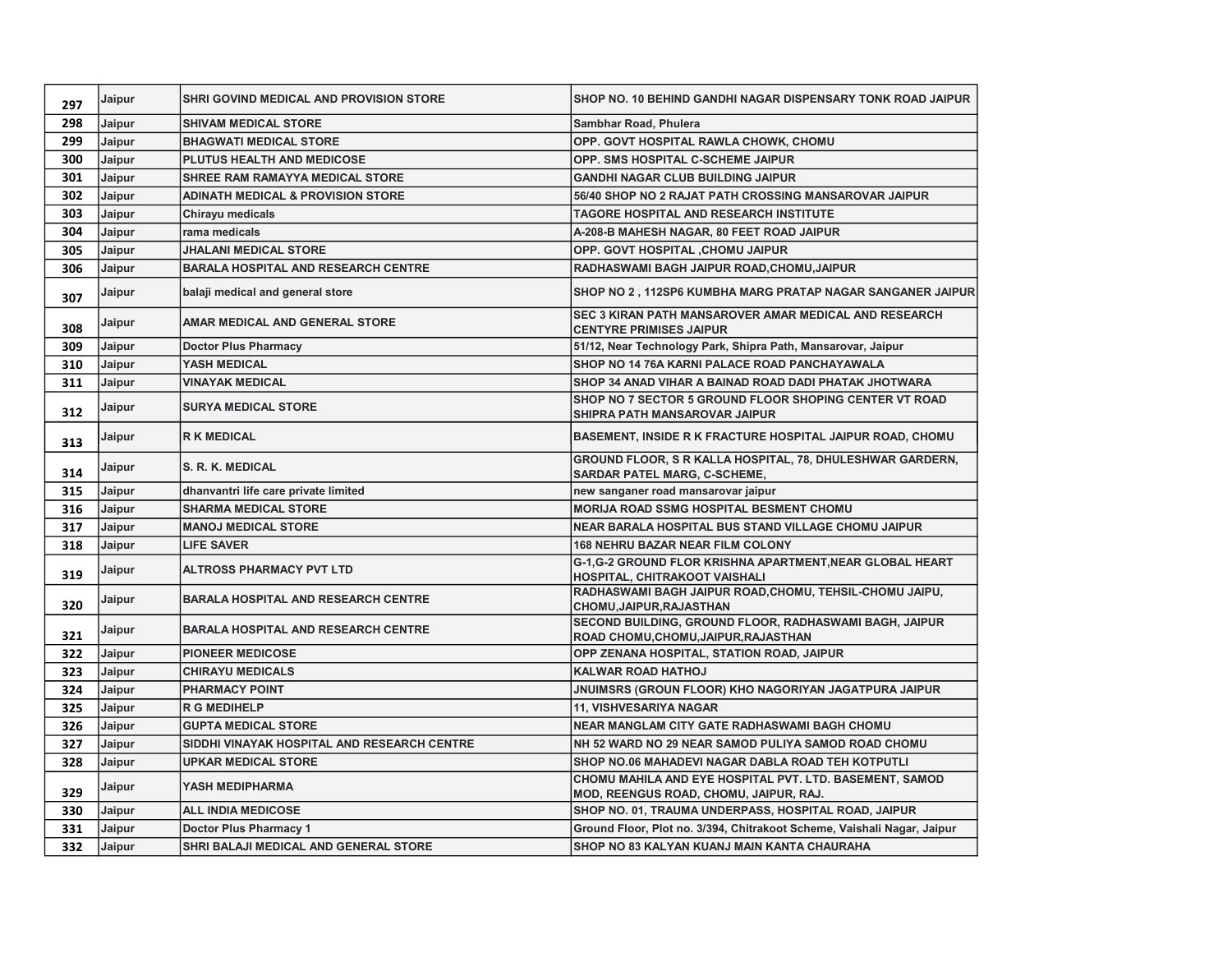| 333 | Jaipur | SHREE RADHA KRISHNA MEDICAL AND PROVISION STORE | PULSE HOSPITAL BASEMENT                                                                       |
|-----|--------|-------------------------------------------------|-----------------------------------------------------------------------------------------------|
| 334 | Jaipur | <b>M2 PHARMACY 2</b>                            | G-16-17, TIME SQUARE MALL, CENTRAL SPINE, VIDHYADHAR NAGAR                                    |
| 335 | Jaipur | <b>MITISHA MEDICAL AND GENERAL STORE</b>        | <b>BUS STAND KANOTA AGRA ROAD JAIPUR</b>                                                      |
| 336 | Jaipur | <b>JANKALYAN MEDICAL STORE</b>                  | JANKALYAN HOSPITAL, CHOMU                                                                     |
| 337 | Jaipur | <b>MEDICINE CORNER</b>                          | K-32 INCOME TAX COLONY DURGAPURA TONK ROAD                                                    |
| 338 | Jaipur | <b>KRISHNA MEDICAL AND PROVISION STORE</b>      | 10/8 MALVIYA NAGAR                                                                            |
| 339 | Jaipur | <b>AAKANSHA MEDICAL</b>                         | Shop No. 01, 30, Devi Nagar, New Sanganer Road, Sodala                                        |
| 340 | Jaipur | <b>ADINATH SONA MEDICALS</b>                    | DIWAN JI KI NASIA OPPOSITE SMS HOSPITAL GATE NO. 3 JAIPUR                                     |
| 341 | Jaipur | <b>SONA MEDICALS</b>                            | SHOP NO. 4 OPP SMS HOSPITAL GATE NO. 2                                                        |
| 342 | Jaipur | tanu medicals                                   | TANU MEDICALS 38/74 KIRAN PATH, MANSAROVER, JAIPUR                                            |
| 343 | Jaipur | <b>D K M MEDICAL STORE</b>                      | PLOT NO.14, Ashok Watika DEEP HOSPITAL CAMPUS KHATIPURA ROAD<br>JHOTWARA JAIPUR               |
| 344 | Jaipur | A IN HOUSE PHARMACY MEDICAL STORE               | 406 SURESH MARG INSIDE ANAND HOSPITAL AND EYE CENTRE CAMPUS<br><b>BASEMENT CSCHEME JAIPUR</b> |
| 345 | Jaipur | <b>GLOBAL HOSPITAL PHARMACY</b>                 | <b>GROUND FLOOR SHOP, C-1-27 CHITRAKOOT</b>                                                   |
| 346 | Jaipur | SADHNA MEDICAL AND GENERAL STORE                | Jharkhand Mode, Khatipura Road                                                                |
| 347 | Jaipur | <b>JAIN MEDICALS</b>                            | 10/184A, SWARN PATH, MANSAROVAR, JAIPUR                                                       |
| 348 | Jaipur | <b>MEDISERVE PHARMA</b>                         | 116, AVADHPURI, 80FEET ROAD, MAHESH NAGAR, JAIPUR                                             |
| 349 | Jaipur | PADMA MEDICOS AND GENERAL STORE                 | 63/84 HEERA PATH MADHYAM MARG MANSAROVAR JAIPUR                                               |
| 350 | Jaipur | <b>MAYANK MEDICAL STORE</b>                     | 64 DEVI NAGAR NEW SANGANER ROAD SODALA                                                        |
| 351 | Jaipur | <b>BHOMIYA MEDICAL</b>                          | A 19, MARUTI COLONY, SHYOPUR, PRATAP NAGAR, SANGANER, Jaipur                                  |
| 352 | Jaipur | <b>RAJASTHAN MEDICALS</b>                       | SHOP NO 15, OOP SMS HOSPITAL, TONK ROAD JAIPUR                                                |
| 353 | Jaipur | <b>VIJAY MEDICALS</b>                           | PLOT NO. D 20 MAHESH NAGAR 80 FEET ROAD JAIPUR                                                |
| 354 | Jaipur | <b>MEDICINE SHOP AND PROVISION STORE</b>        | SHOP NO.9, BETWEEN PILLAR NO 39 AND 40,22 GODOWN, CIVIL LINES                                 |
| 355 | Jaipur | OM MEDICAL & PROVISION STORE                    | SHOP NO.3, C-6, JAMNA NAGAR, AJMER ROAD, SODALA, JAIPUR                                       |
| 356 | Jaipur | <b>KAROL MEDICAL &amp; PROVISION STORE</b>      | UU-69 SHOP NO 1-2 CALGIRI ROAD , MALVIYA NAGAR JAIPUR                                         |
| 357 | Jaipur | <b>ASTHA MEDICAL</b>                            | <b>B-25 DEVI PATH NEHRU NAGAR PANIPECH JAIPUR</b>                                             |
| 358 | Jaipur | <b>MAHAVEER MEDICAL HALL</b>                    | OPP. J.K. LONE HOSPITAL, J.L.N. MARG, JAIPUR                                                  |
| 359 | Jaipur | medicine house                                  | 4t3 bhagirath plaza, ajmer road, near of e.s.i dispensary no. 04, sodala,<br>jaipur           |
| 360 | Jaipur | <b>SARA MEDICALS</b>                            | 358, MALVIYA NAGAR                                                                            |
| 361 | Jaipur | <b>DAWAKHANA</b>                                | 100 SP,22,23&24, GROUND FLOOR SECTOR-10 ZONE 100 , KUMBA<br><b>MARG, JAIPUR</b>               |
| 362 | Jaipur | <b>NISHAT MEDICOS</b>                           | SHOP NO. 13 OPP. ESI HOSPITAL HATWADA ROAD SODALA JAIPUR                                      |
| 363 | Jaipur | <b>AGARWAL MEDICAL HALL</b>                     | SHOP NO.3, B17, BARAF KHANA CHOURAHA, GOVIND MARG, RAJA PARK                                  |
| 364 | Jaipur | <b>AMAR KAUSTUBH MEDICALS</b>                   | 38/73 SHOP NO.-1 KIRAN PATH MANSAROVAR JAIPUR                                                 |
| 365 | Jaipur | Pharma Bazaar                                   | 111/182, shop no 1, ram tirth marg mansarovar jaipur                                          |
| 366 | Jaipur | <b>MAHALAXMI MOBILE &amp; MEDICAL</b>           | SHOP NO. 1-2, SAI BABA COMPLEX, KANTA CHOURAHA, KALWAR ROAD,<br>JHOTWARA, JAIPUR              |
| 367 | Jaipur | PARSHWANATH MEDICAL & GENERAL STORE             | SHOP NO 29 TRIVENI NAGAR SHOPPING CENTRE GOPALPURA BYE<br><b>PASS JAIPUR</b>                  |
| 368 | Jaipur | shyam medical and general store                 | MAIN MARKET NEAR RAILWAY PHATAK, JAGATPURA                                                    |
| 369 | Jaipur | <b>ADISH MEDICAL AND PROVISION STORE</b>        | 7-A, ARJUNPURI, IMLIWALA PTAHAK KE PASS, JAIPUR                                               |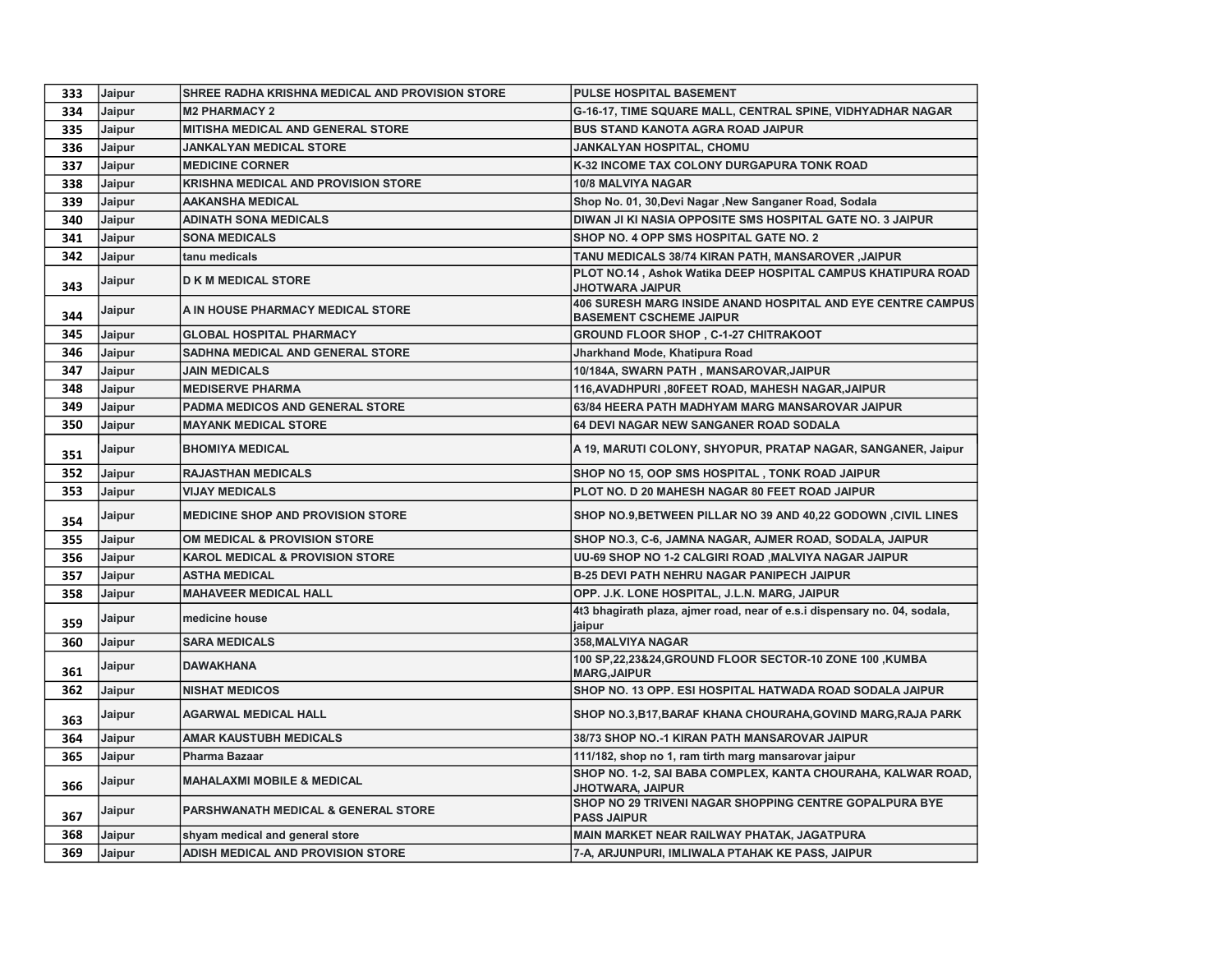| 370 | Jaipur | <b>KRISHNA MEDICAL STORE</b>                                            | <b>JANKI VALLABH MANDIR LAXMAN COLONY</b>                                            |
|-----|--------|-------------------------------------------------------------------------|--------------------------------------------------------------------------------------|
| 371 | Jaipur | BHAGWAN MAHAVEER CANCER HOSPITAL AND RESEARCH CENTRE<br><b>PHARMACY</b> | <b>J L MARG JAIPUR</b>                                                               |
| 372 | Jaipur | <b>MEDILINE</b>                                                         | SHOP NO. 2 05-B GOVIND MARG NEAR MOTI DOONGRI CIRCLE JAIPUR                          |
| 373 | Jaipur | <b>Mahalaxmi Medical Store</b>                                          | Shop No 5, Govind Marg, Baraf Khana, Adarsh Nagar, Jaipur                            |
| 374 | Jaipur | shree ji medical and provision store                                    | A-158, shyam nagar, n.s.road, Sodala                                                 |
| 375 | Jaipur | DANA SHIVAM MEDICOSE UNIT OF PRANSS HEALTHCARE                          | C/O DANA SHIVAM HOSPITAL VIDHYADHAR NAGAR                                            |
| 376 | Jaipur | KAPIL MEDICAL AND PROVISION STORE                                       | SHOP NO.-A-7, MALL ROAD MARKET, VIDHYADHAR NAGAR, SECTOR-1,<br><b>JAIPUR</b>         |
| 377 | Jaipur | SINGHAL MEDICAL AND PROVISION STORE                                     | 4 KHA-1, HOUSING BOARD, NAHARI KA NAKA, SHASTRI NAGAR                                |
| 378 | Jaipur | <b>SKLR MEDICAL</b>                                                     | 18 MAIN ROAD MAHARANI FARM DALDA FACTORY FLYOVER<br><b>DURGAPURA</b>                 |
| 379 | Jaipur | <b>MITTAL PHARMA PVT LTD</b>                                            | 12 MANGAL MANCH GARDEN NAND PURI 22 GODOWN                                           |
| 380 | Jaipur | SHIV SHAKTI MEDICAL & GENERAL STORE                                     | SHOP NO A4, VYAVSHAYIK YOJANA, NEAR SBI, SEC-1, VIDHYADHAR<br><b>NAGAR, JAIPUR</b>   |
| 381 | Jaipur | <b>SUDHA MEDICAL AND GENERAL STORE</b>                                  | S-34, ADARSH BAZAR, GALI NO 12, TONK PHATAK, JAIPUR                                  |
| 382 | Jaipur | <b>CKS LIFECARE</b>                                                     | CKS HOSPITAL F-98A, GROUND FLOOR ROAD NO. 6, VKI AREA, SIKAR<br><b>ROAD</b>          |
| 383 | Jaipur | suman medical and provision store                                       | shop no 1 shopping centre sector-3 pratap nagar                                      |
| 384 | Jaipur | j.s medicare                                                            | 136, shanti nagar, kings road, nirman nagar, jaipur                                  |
| 385 | Jaipur | THE RIGHT CHEMIST                                                       | SHOP NO. 08, SHOPPING CENTER SECTOR 06, VIDHYADHAR NAGAR<br><b>JAIPUR</b>            |
| 386 | Jaipur | <b>M2 PHARMACY 1</b>                                                    | E-58, GROUND FLOOR, GIRDHAR MARG, MALVIYA NAGAR                                      |
| 387 | Jaipur | THE RIGHT CHEMIST                                                       | R-3, ASTHMA BAHAWAN, SECTOR-6, VIDHYADHAR NAGAR                                      |
| 388 | Jaipur | THE RIGHT CHEMIST                                                       | 1/31, VIDHYADHAR NAGAR                                                               |
| 389 | Jaipur | <b>VINAY MEDICAL &amp; SURGICALS</b>                                    | 27, GOVIND MARG, TRIMURTI CIRCLE, JAIPUR                                             |
| 390 | Jaipur | <b>MAHAVEER MEDICAL STORE</b>                                           | 29 UNIYARA GARDEN, MOTI DOONGRI ROAD, JAIPUR                                         |
| 391 | Jaipur | <b>CKS LIFECARE 3</b>                                                   | GIRISH NAGAR, MURTIKALA COLONY, AGRA ROAD, JAIPUR                                    |
| 392 | Jaipur | <b>SHREE KARNI MEDICAL &amp; GENERAL STORE</b>                          | SHOP NO M 5, GANESH NAGAR, NIWARU ROAD, JHOTWARA                                     |
| 393 | Jaipur | <b>AMIT DISTRIBUTORS</b>                                                | Kanishka, G-1-125, Mangal Vihar, Jain Mandir ke Saamne, Gopalpura<br>Byepass, Jaipur |
| 394 | Jaipur | <b>ARYAN MEDICAL</b>                                                    | B 102 A, GALI NO. 7, UDAI MARG TILAK NAGAR RAJA PARK JAIPUR                          |
| 395 | Jaipur | <b>ARIHANT MEDICAL AND GENERAL STORE</b>                                | SHOP NO.9 122/51 VIJAYPATH MANSAROVER JAIPUR                                         |
| 396 | Jaipur | <b>MAMTA MEDICAL &amp; PROVISION STORE</b>                              | OPP. SUBHASH CIRCLE, RAWAN GATE, CHOMU, JAIPUR                                       |
| 397 | Jaipur | Shri ganpati medical and provision store                                | C-1, chandra nagar , 9 dukan, kalwar road                                            |
| 398 | Jaipur | <b>KANAN MEDICAL STORE</b>                                              | RAJNISH HOSPITAL, GROUND FLOOR, N.H.8, SHHAPURA, Jaipur,<br>Rajasthan, 303103        |
| 399 | Jaipur | <b>LAKSHYA MEDICOS</b>                                                  | 1st floor Lucky Hospital Muhana                                                      |
| 400 | Jaipur | ASOPA MEDICOSE                                                          | 93 B TAGORE NAGAR AJMER ROAD                                                         |
| 401 | Jaipur | <b>Nexline Pharma Private Limited</b>                                   | RB-37(B) Varun Colony, Golyawas, New Sanganer Road, Jaipur                           |
| 402 | Jaipur | THE URMIL PHARMACY                                                      | 192 SAVITRI VIHAR NEAR PANNADHAY CIRCLE PRATAP NAGAR                                 |
| 403 | Jaipur | <b>AMITA MEDICOS</b>                                                    | <b>NEAR GOVT HOSPITAL CHOMU</b>                                                      |
| 404 | Jaipur | <b>KUMAWAT MEDICAL HALL</b>                                             | OPP. GOVT HOSPITAL ROAD, KISHANGARH RENWAL                                           |
| 405 | Jaipur | Vishal medical hall                                                     | Shop no. - 13 shyam bhawan rambhag road sms hospital jaipur                          |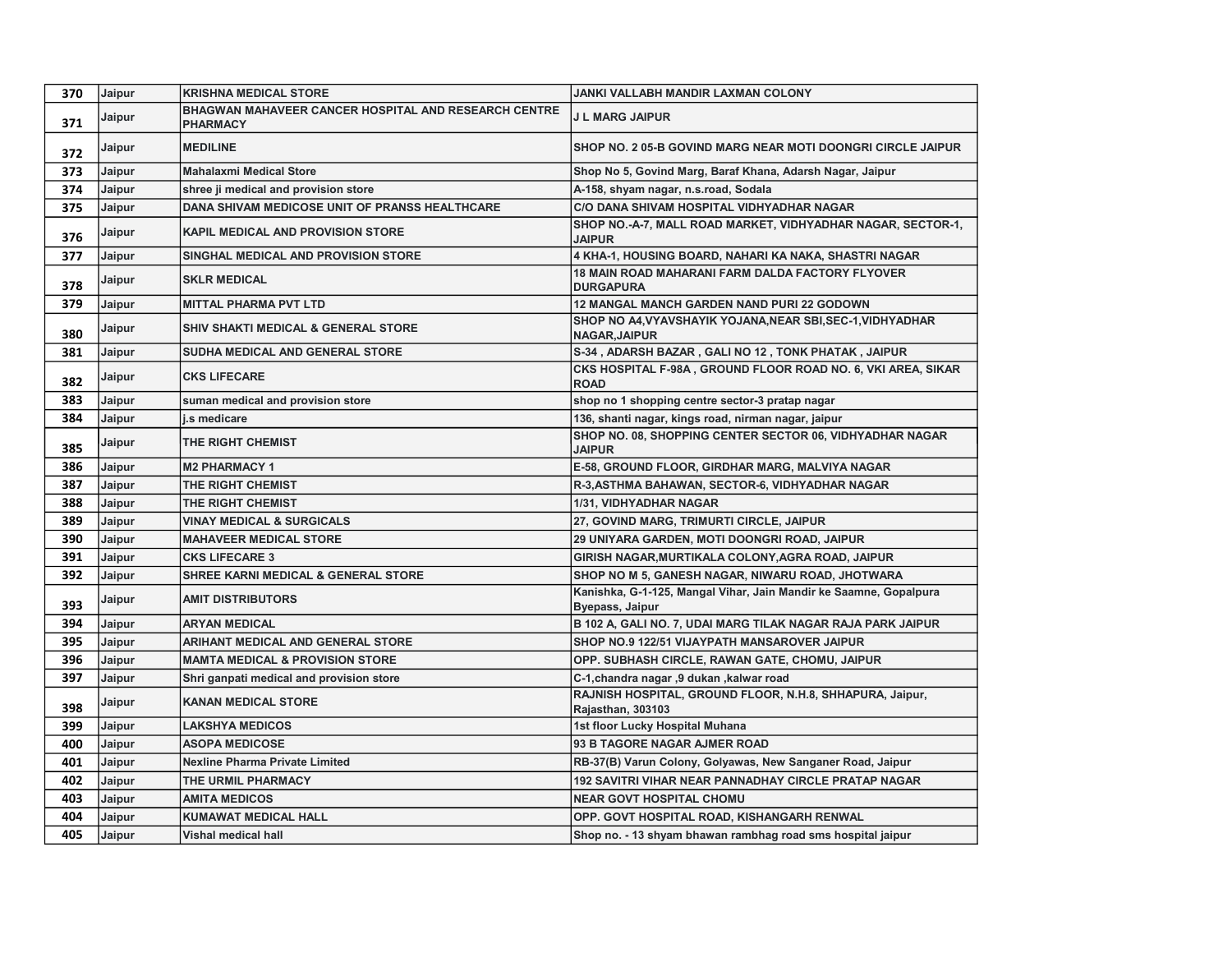| 406 | Jaipur | <b>INDUS SHRI RAM PHARMACY</b>            | GROUND FLOOR, INDUS JAIPUR HOSPITAL (A UNIT OF S.M.H& R.i)<br>SHIPRA PATH MANSAROVAR JAIPUR          |
|-----|--------|-------------------------------------------|------------------------------------------------------------------------------------------------------|
| 407 | Jaipur | <b>Ravi Medical Store</b>                 | 123, Ram Nagar Shopping Center Shastri Nagar, Jaipur                                                 |
| 408 | Jaipur | <b>KANHIYA MEDICAL HALL</b>               | 43-A, KISHANPOLE BAZAR, JAIPUR                                                                       |
| 409 | Jaipur | <b>Marupride LLP</b>                      | A 93-99 SINGH BHOOMI, KHATIPURA, JAIPUR                                                              |
| 410 | Jaipur | <b>UJJAWAL MEDICAL STORE</b>              | 03 CALGIRI ROAD, OPPOSITE KHALSA PALACE, MALVIYA NAGAR JAIPUR                                        |
| 411 | Jaipur | <b>TOKAS MEDICAL STORE</b>                | RADHA SWAMI BAGH CHOMU                                                                               |
| 412 | Jaipur | vinayak medicose                          | ground floor, vinayak zanana and doorbeen hospital, near kanota police<br>station, agra road, jaipur |
| 413 | Jaipur | <b>JAI HANUMAN MEDICALS</b>               | 700A, FIRST FLOOR, VIDYUT NAGAR A, QUEENS ROAD, JAIPUR                                               |
| 414 | Jaipur | <b>SHYAM MEDICAL AND PROVISION STORE</b>  | 1 GHA 34 HOUSING BOARD SHASTRI NAGAR JAIPUR                                                          |
| 415 | Jaipur | SHIPRA MEDICAL AND GENERAL STORE          | A-152 PRINCE ROAD VIDHYUT NAGAR NEAR AJMER ROAD JAIPUR                                               |
| 416 | Jaipur | jaipurheartinstitute                      | jaipur heart institute second floor jaipur hospital lal kothi near sms<br>stadium jaipur             |
| 417 | Jaipur | <b>MAHAVEER MEDICAL AND GENERAL STORE</b> | A-1 70 AYODHYA PATH SHYAM NAGAR NEW SANGANER ROAD SODALA                                             |
| 418 | Jaipur | <b>SANJAY MEDICAL STORE</b>               | G-11,12 SUMANGAL APP.                                                                                |
| 419 | Jaipur | carewel pharmacy                          | 64, milap nagar near govt. jaipuria hospital tonk road jaipur                                        |
| 420 | Jaipur | <b>MOHIT MEDICALS</b>                     | PLOT NO. 4 SEN SAHAB KI CHATRI JHOTWARA ROAD NEAR PEETAL<br><b>FACTORY OPP PETROL PUMP</b>           |
| 421 | Jaipur | <b>LANDMARK LIFESCIENCES</b>              | H 6, MADHUBAN COLONY, KISAN MARG, TONK ROAD, JAIPUR                                                  |
| 422 | Jaipur | <b>GANPATI MEDICAL STORE</b>              | OPP. Moomal Hotel, AJMER ROAD, JAIPUR, Jaipur, Rajasthan                                             |
| 423 | Jaipur | <b>MEDICINE CENTRE</b>                    | SHOP NO.11 OPP.SMS HOSPITAL JAIPUR                                                                   |
| 424 | Jaipur | <b>SANTOSH MEDICAL HALL</b>               | 77, MAA KARNI NAGAR, KARNI PALACE ROAD PANCHAWALA JAIPUR                                             |
| 425 | Jaipur | <b>SHUBH ALL INDIA LIFECARE</b>           | Shop no. 1, under ground parking, SMS hospital jaipur                                                |
| 426 | Jaipur | Shri balaji medical and provision store   | 6/31, vidhyadhar nagar, jaipur                                                                       |
| 427 | Jaipur | <b>AAHANA MEDICOSE</b>                    | IN CAMPUS OF SHRI SHYAM HOSPITAL, N.H. 08, KOTPUTLI, JAIPUR                                          |
| 428 | Jaipur | <b>VARDHMAN MEDICAL AND PROVISION</b>     | 32/09 SWARN PATH MANSAROVAR JAIPUR                                                                   |
| 429 | Jaipur | <b>ShreeRamMedicineCenter</b>             | Shopno 1&2 near Govt BDM HOSPITAI NH-8                                                               |
| 430 | Jaipur | <b>TRIVENI MEDICOSE</b>                   | PURANA BUS STAND, GOVINDGARH                                                                         |
| 431 | Jaipur | <b>MEDICOWIN PHARMACY</b>                 | S 24-25, PREET PLAZA, GANESH NAGAR 17, NIWARU ROAD, JHOTWARA,<br><b>JAIPUR</b>                       |
| 432 | Jaipur | <b>BALAJI MEDICAL AND GENERAL STORE</b>   | <b>BASEMENT PLOT NO 20E, RAMNATH GARDEN, SIRSI ROAD</b>                                              |
| 433 | Jaipur | SHREE GANPATI MEDICAL AND PROVISION STORE | VILLAGE - GOVINDGARH, NEAR GOVT. HOSPITAL                                                            |
| 434 | Jaipur | <b>VASU HEALTH CARE PHARMACY</b>          | SHOP NO.9, VENKATESHWAR COLONY , NEW SANGANER ROAD , SODALA<br><b>JAIPUR</b>                         |
| 435 | Jaipur | <b>GOMATI MEDICAL STORE</b>               | 06 BRIJ VATIKA, JAGATPURA, JAIPUR                                                                    |
| 436 | Jaipur | SHUBH MEDICAL AND GENERAL STORE           | OPP. B.S.N.L OFFICE JAIPUR TIRAHA SHAHPURA                                                           |
| 437 | Jaipur | <b>MANAS DRUG STORE</b>                   | 35, FIRST FLOOR OUT SIDE IMPERIAL HOSPITAL SHASTRI NAGAR<br><b>JAIPUR</b>                            |
| 438 | Jaipur | <b>RAKHI MEDICAL</b>                      | SHOP NO. 20 SUNDER MARKET NEAR SMS HOSPITAL TONK ROAD<br><b>JAIPUR</b>                               |
| 439 | Jaipur | shree narayan medicals                    | S-49-50, CHANDRA NAGAR, 9 DUKAN, KARDHANI, KALWAD ROAD, JAIPUR                                       |
| 440 | Jaipur | <b>HARI OM MEDICAL</b>                    | OM HOSPITAL, NEAR BUS STAND, REENGUS ROAD                                                            |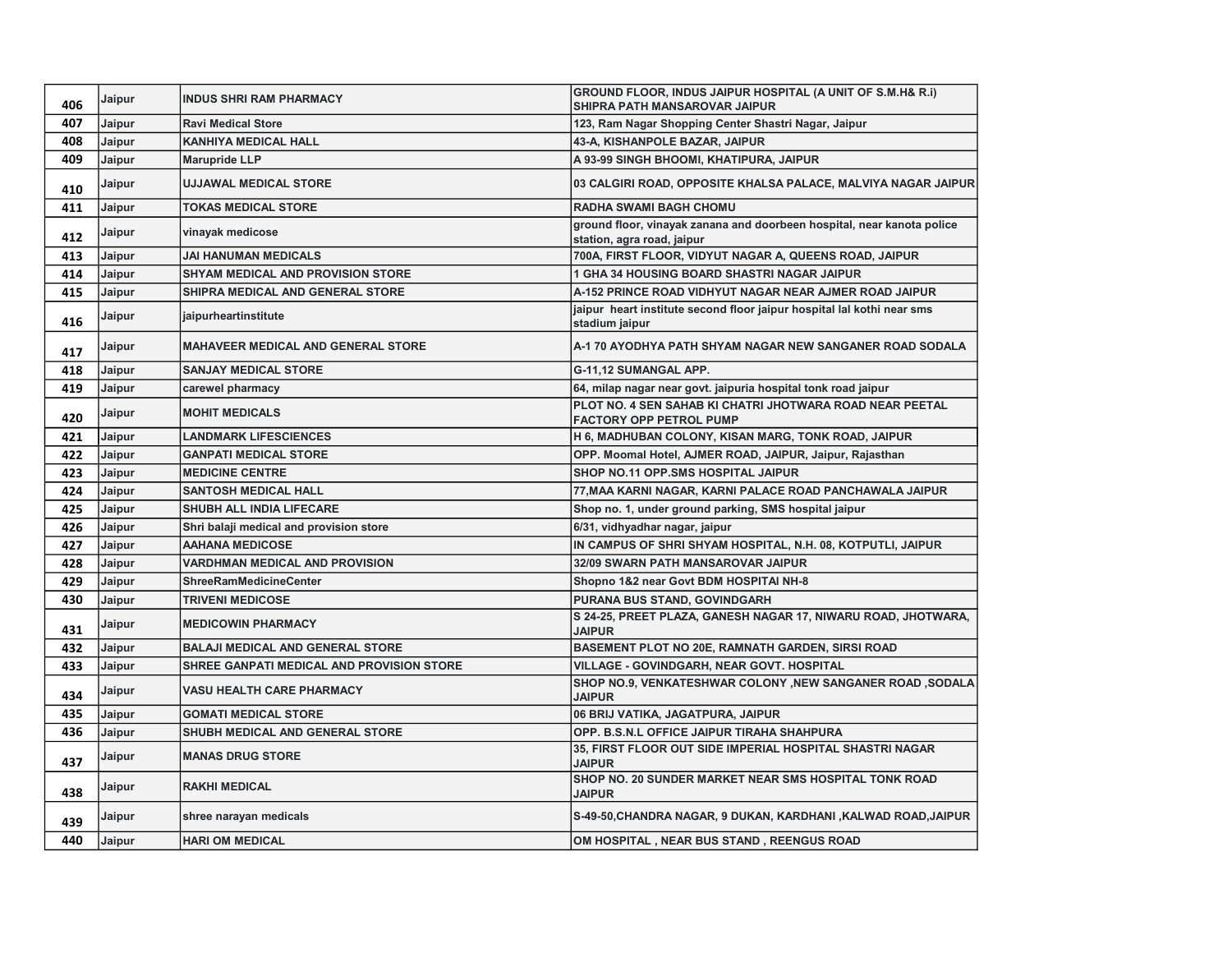| 441 | Jaipur           | <b>AVANTIKA MEDICOSE</b>                            | AKHILA HOSPITAL PURANI CHUNGI PALDI MEENA AGRA ROAD JAIPUR                                   |
|-----|------------------|-----------------------------------------------------|----------------------------------------------------------------------------------------------|
| 442 | Jaipur           | <b>SHUBHAM MEDICAL AGENCIES</b>                     | BBB-2, SECOND FLOOR, DHOONI HOUSE, FILM COLONY, CHOURA<br><b>RASTA, JAIPUR</b>               |
| 443 | Jaipur           | <b>SOMANI HOSPITAL PHARMACY</b>                     | 277, SHREE GOPAL NAGAR, MAHESH NAGAR, JAIPUR                                                 |
| 444 | Jaipur           | <b>NAMAN MEDICAL &amp; PROVISION STORE</b>          | 144-145, INDRA COLONY BANI PARK, JHOTWARA ROAD, JAIPUR                                       |
| 445 | Jaipur           | <b>SALASAR MEDICAL HALL</b>                         | SHOP NO. 4, PLOT NO. B1, SATYANAGAR, JHOTWARA, JAIPUR                                        |
| 446 | Jaipur           | <b>SHRI RAM MEDICAL &amp; GENRAL STORE</b>          | DADI KA PHATAK, GREEN PARK, BENAR ROAD, JHOTWARA, JAIPUR                                     |
| 447 | Jaipur           | SHREE SHYAM MEDICAL & GENERAL STORE                 | BAGRU HOUSE, BAGRU WALON KA RASTA, CHANDPOLE BAZAR, JAIPUR                                   |
| 448 | Jaipur           | <b>SWASTIK HEALTH CARE PHARMACY</b>                 | PLOT NO. D-144-145, B.M.PLAZA, JAGDAMBA NAGAR-D, GIRDHARIPURA,<br><b>AJMER ROAD , JAIPUR</b> |
| 449 | Jaipur           | DEEP MEDICAL AND DEPARTMENTAL STORE                 | 2, ASHIANA MANGLAM KALWAR ROAD, JAIPUR                                                       |
| 450 | Jaipur           | <b>NIKANT PHARMA</b>                                | 21/11 KAVERI PATH, MANSAROVAR, JAIPUR                                                        |
| 451 | Jaipur           | bhagwati pharmacy                                   | B-13, KRISHNA NAGAR-1, JANPATH, LALKOTHI, TONK ROAD,                                         |
| 452 | Jaipur           | <b>RH Medical Store</b>                             | Calgiri Road                                                                                 |
| 453 | Jaipur           | dr kg medishop                                      | A-17/1 GIRDHAR MARG NEAR FORTIS JLN MARG, JAIPUR                                             |
| 454 | Jaipur           | KRISHNA MEDICAL AND PROVISIONAL STORE               | <b>1/549 MALVIYA NAGAR JAIPUR</b>                                                            |
| 455 | Jaipur           | SHREE RAJ MEDICAL AND GENERAL STORE                 | 11-B, NIWARU ROAD, LAXMI NAGAR, JHOTWARA, JAIPUR                                             |
| 456 | Jaipur           | <b>KRISHAN KRIPA MEDICOSE</b>                       | <b>G-01, PLOT NO 48 UNIQUE HOME, GANGWAL PARK</b>                                            |
| 457 | Jaipur           | JAI PRAKASH MAHESHWARI HUF                          | JYOTI NURSING HOME PVT LTD PREMISES ROAD NO 4 VKIA JAIPUR                                    |
| 458 | Jaipur           | <b>MEDICURE</b>                                     | <b>OPPOSITE SMS HOSPITAL, JAIPUR</b>                                                         |
| 459 | Jaipur           | <b>J.S. MEDICAL STORE</b>                           | SHOP NO 1 NEAR BANK OF BARODA RENWAL ROAD JOBNER                                             |
| 460 | Jaipur           | <b>Medicine Centre</b>                              | Kalwar Road Jhotwara Jaipur                                                                  |
| 461 | Jaipur           | <b>SHRI SHYAM MEDICARE</b>                          | PLOT NO 173 RAM GALI NO 02 RAJAPARK                                                          |
| 462 | Jaisalmer        | <b>M/S RAGHAV MEDICOSE</b>                          | <b>BEHIND POLICE STATION POKARAN</b>                                                         |
| 463 | <b>Jaisalmer</b> | <b>RAGHAV PHARMA</b>                                | KERAVA MARKET NEAR GOVT HOSPITAL POKARAN                                                     |
| 464 | Jalore           | <b>VANKAL MEDICOSE</b>                              | IN SIDE B.LAL HOSPITAL NH68, KAMALPURA, BARMER ROAD, SANCHORE                                |
| 465 | <b>Jhalawar</b>  | <b>SHOURIE MEDICOSE</b>                             | In front of GOVT HOSPITAL gindor gate JHALRAPATAN                                            |
| 466 | Jhalawar         | <b>L N Medical Store</b>                            | <b>Hans Vatika</b>                                                                           |
| 467 | <b>Jhalawar</b>  | NIROGDHAM MEDICAL STORE, AKLERA                     | NIROGDHAM HOSPITAL CAMPUS, AKLERA, TEH, AKLERA,                                              |
| 468 | Jhalawar         | <b>SHRI RAM MEDICAL STORE</b>                       | <b>NEW BUS STAND, AKLERA</b>                                                                 |
| 469 | Jhunjhunu        | OPD MEDICAL STORE BIRLA SARVAJANIK HOSPITAL, PILANI | <b>NEAR BHAGAT SINGH CIRCLE, CHIRAWA ROAD, PILANI</b>                                        |
| 470 | Jhunjhunu        | DEENU MEDICAL AND PROVISIONAL STORE                 | NEAR GHOOMCHAKKAR SIKAR ROAD NAWALGARH                                                       |
| 471 | Jhunjhunu        | <b>MANGLAM MEDICOSE</b>                             | PLOT NO.D-15, SUBHASH MARG, INDRA NAGAR, JHUNJHUNU                                           |
| 472 | Jhunjhunu        | <b>SUNDER PHARMACY</b>                              | DHUKIA HOSPITAL GANPATI NAGAR MANDAWA ROAD                                                   |
| 473 | Jhunjhunu        | OM MEDICAL STORE                                    | AASTHA HOSPITAL CAMPUS, F-21, INDIRA NAGAR, JHUNJHUNU                                        |
| 474 | Jhunjhunu        | <b>OXFORD DRUG STORE</b>                            | <b>OXFORD HOSPITAL CAMPUS</b>                                                                |
| 475 | Jhunjhunu        | <b>Ravindra Medical store</b>                       | Ravindra hospital basement                                                                   |
| 476 | Jhunjhunu        | <b>SHANTI MEDICOSE</b>                              | 1/118, HOUSING BORD, JHUNJHUNU                                                               |
| 477 | Jhunjhunu        | <b>METRO MEDICAL STORE</b>                          | NEAR GOLAI MOD GUDHA MOD ROAD NO 3 JHUNJHUNU                                                 |
| 478 | Jhunjhunu        | JHUNJHUNU MEDICAL AND GENERAL STORE                 | E 4 INDIRA NAGAR SUBHASH MARG                                                                |
| 479 | Jhunjhunu        | <b>ARVIND MEDICOSE</b>                              | <b>OPP.AMBEDKAR BHAWAN, JHUNJHUNU</b>                                                        |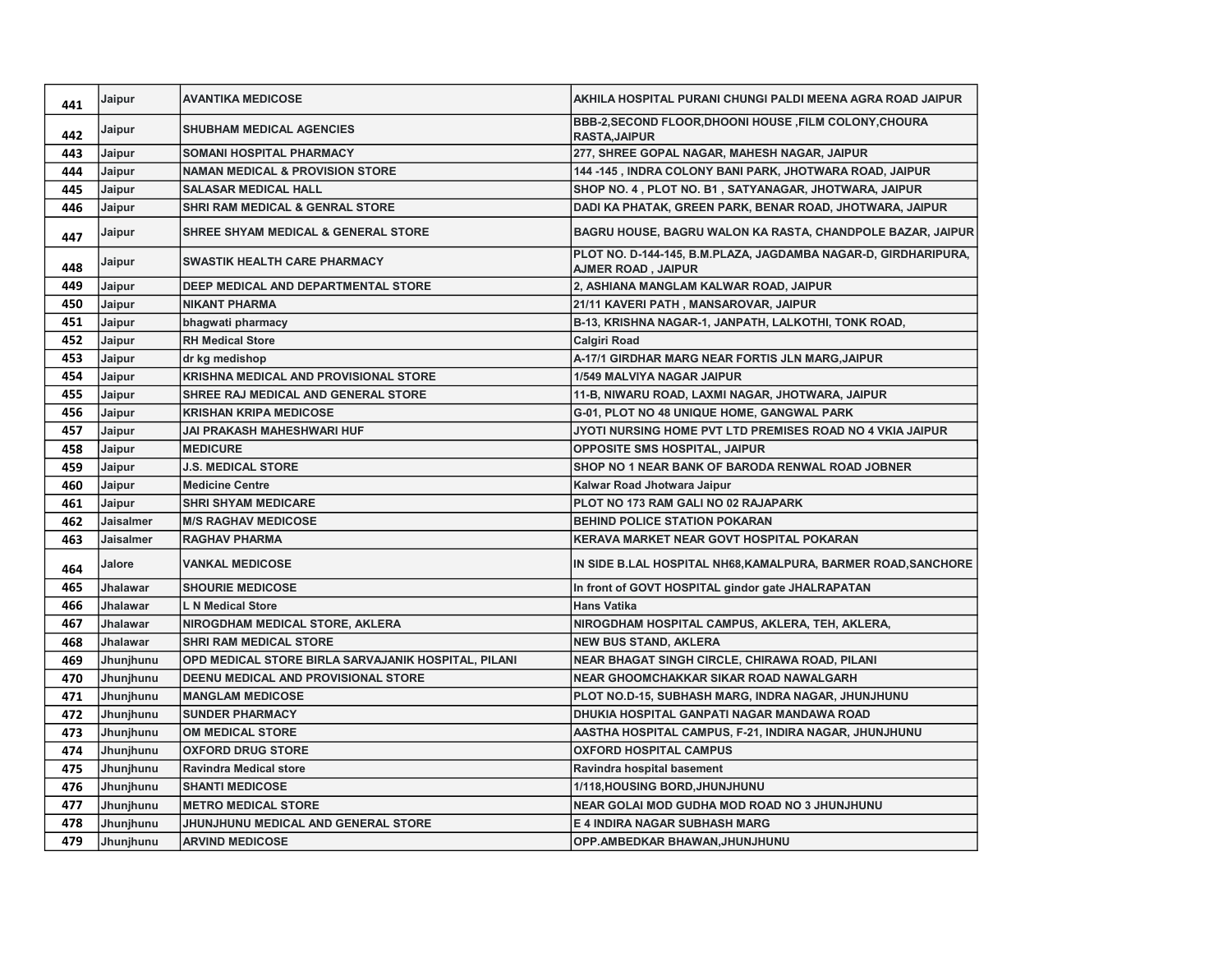| 480 | Jhunjhunu | <b>JAIN MEDICAL STORE</b>                                                                 | WARD NO 14 BABA RAMDEV ROAD NAWALGARH                                                                 |
|-----|-----------|-------------------------------------------------------------------------------------------|-------------------------------------------------------------------------------------------------------|
| 481 | Jhunjhunu | <b>NEW MEDICAL STORE</b>                                                                  | <b>SAHIDAN CHOUK, JHUNJHUNU</b>                                                                       |
| 482 | Jhunjhunu | <b>HEALTH CARE</b>                                                                        | <b>NEAR PANCHDEV MANDIR, ROAD NO 3 JHUNJHUNU</b>                                                      |
| 483 | Jodhpur   | PAWAN PUTRA MEDICAL HALL                                                                  | SHOP NO 20, 21 MDM HOSPITAL ROAD SHASTRI NAGAR JODHPUR                                                |
| 484 | Jodhpur   | <b>Medicis Pharma</b>                                                                     | E4 MIA Basni 2nd Phase Opposite AIIMS Campus Jodhpur                                                  |
| 485 | Jodhpur   | <b>CHANDRA MANGAL MEDICAL</b>                                                             | 235 KHETA NADI MANDORE MANDI MANDORE ROAD JODHPUR                                                     |
| 486 | Jodhpur   | <b>JHANWER MEDICAL AGENCIES</b>                                                           | 03 SATGURU COMPLEX JALORI BARI JODHPUR                                                                |
| 487 | Jodhpur   | <b>AMBEY MEDICOS</b>                                                                      | U.I.T., SHOP NO 23, M.D.M. HOSPITAL ROAD, OPP MEDICAL COLLEGE,<br><b>SHASTRI NAGAR, JODHPUR</b>       |
| 488 | Jodhpur   | <b>DHANWANTRI MEDICAL STORE</b>                                                           | 21-22 RAWAT RAM NAGAR, KHEME KA KUA, PAL ROAD, JODHPUR                                                |
| 489 | Jodhpur   | <b>JAGDAMBA MEDICAL STORE</b>                                                             | OPPOSITE GOVERNMENT HOSPITAL, STATION ROAD, PHALODI                                                   |
| 490 | Jodhpur   | HARSHA MEDICAL AND PROVISION AND STATIONERY                                               | PLOT NO. 105-B, OPP. SHRI DEV NARAYAN JI KA MANDIR, NEW PALI<br>ROAD, BHAGAT KI KOTHI JODHPUR         |
| 491 | Jodhpur   | <b>SKG MEDICAL STORE (UNIT OF GOYAL HOSPITAL &amp; RESEARCH</b><br><b>CENTRE PVT LTD)</b> | 961/3 RESIDENCY ROAD 12TH D ROAD SARDARPURA JODHPUR                                                   |
| 492 | Jodhpur   | <b>MARWAR MEDICOSE</b>                                                                    | SHOP NO 1 PLOT NO 2 K. NO 1588/1 NEAR ONGC OFFICE MANDORE                                             |
| 493 | Jodhpur   | <b>BJH MEDICOSE</b>                                                                       | BONE AND JOINT HOSPITAL, 3 SHYAM NAGAR PAL LINK ROAD JODHPUR                                          |
| 494 | Jodhpur   | <b>VARDHMAN MEDICAL HALL</b>                                                              | <b>14, GANCHA SAMAJ KI BAGECHI OLYMPIC ROAD</b>                                                       |
| 495 | Jodhpur   | <b>MAHAVEER MEDICOSE</b>                                                                  | PLOT NO. 152, IST EXTN, OPP. E.S.I. HOSPITAL, KAMLA NEHRU NAGAR                                       |
| 496 | Jodhpur   | vishal medicose                                                                           | UIT SHOP NO 50 MDM HOSPITAL ROAD SHASTRI NAGAR JODHPUR                                                |
| 497 | Jodhpur   | ramdev pharmacy                                                                           | UIT SHOP NO 39-40 NEAR MDM HOSPITAL ROAD SHASTRI NAGAR<br><b>JODHPUR</b>                              |
| 498 | Jodhpur   | <b>DAUKIYA MEDICOS</b>                                                                    | PN 22/23 OPP. PARTAP NAGAR ROYALTI NAKA SOORSAGAR ROAD<br><b>JODHPUR</b>                              |
| 499 | Jodhpur   | <b>Jamna Medical and General Store</b>                                                    | C 16 Shastri Circle Jodhpur                                                                           |
| 500 | Jodhpur   | <b>MAA PHARMACY</b>                                                                       | PLOT NO. 44, SHYAM NAGAR, PAL LINK ROAD, JODHPUR                                                      |
| 501 | Jodhpur   | <b>MEHTA MEDICAL HALL</b>                                                                 | <b>OPPOSITE M G HOSPITAL JODHPUR</b>                                                                  |
| 502 | Jodhpur   | <b>MAHAVEER MEDICOSE</b>                                                                  | 18/722 CHOPASNI HOUSING BOARD JODHPUR                                                                 |
| 503 | Jodhpur   | YASH AMAN MEDICOSE                                                                        | 21, KISHORE BAGE, MANDORE ROAD, JODHPUR                                                               |
| 504 | Jodhpur   | <b>M/S KRISHNA MEDICAL AND GENERAL STORE</b>                                              | A-5, SHASTRI NAGAR, JODHPUR                                                                           |
| 505 | Jodhpur   | RAJLAXMI MEDICAL AGENCY                                                                   | NEAR GOVT. HOSPITAL KHEJARLA ROAD PIPAR CITY                                                          |
| 506 | Jodhpur   | <b>SHREE CHETNA PHARMACY</b>                                                              | S.NO.-01,15B UIT COLONY BABA RAMDEV ROAD, MASURIYA                                                    |
| 507 | Jodhpur   | <b>MAHENDRA MEDICOSE</b>                                                                  | 11, BASEMENT FLOOR, MARUDHAR NAGAR, 2ND BLOCK, PAL LINK<br><b>ROAD, JODHPUR</b>                       |
| 508 | Jodhpur   | <b>LIFE LINE PHARMACY</b>                                                                 | SHOP NO 1 INSIDE PREMISES OF MAI KHADIJA HOSPITAL & RESERCH<br>CENTRE PAL LINK ROAD K N NAGAR JODHPUR |
| 509 | Jodhpur   | <b>MEERA MEDICALS &amp; SURGICALS</b>                                                     | SHOP NO. 39 DAUJI KI HOTEL BASNI 2ND PHASE JODHPUR                                                    |
| 510 | Jodhpur   | MANIDHARI MEDICAL(UNIT MANIDHARI ENTERPRISES PVT. LTD.                                    | PLOT NO. 644, RESIDENCY ROAD, JODHPUR                                                                 |
| 511 | Jodhpur   | choudhary medicose                                                                        | UIT SHOP NO51 MDM HOSPITAL ROAD SHASTRI NAGAR JOHDPUR                                                 |
| 512 | Jodhpur   | <b>SACHIYAY MEDICAL STORE</b>                                                             | 35 LOHAR COLONY NEAR PAOTA CIRCLE                                                                     |
| 513 | Jodhpur   | <b>D.N.K. MEDICOSE</b>                                                                    | 17/456, CHOPASNI HOUSING BOARD, JODHPUR                                                               |
| 514 | Jodhpur   | SHRI MARUDHAR MEDICAL AND PROVISION STORE                                                 | OPP. UMMED HOSPITAL, SIWANCHI GATE, JODHPUR                                                           |
| 515 | Jodhpur   | <b>SHRI RAM MEDICAL STORE</b>                                                             | PLOT NO. 8, OPP. HANWANT SCHOOL, PAL ROAD, JODHPUR                                                    |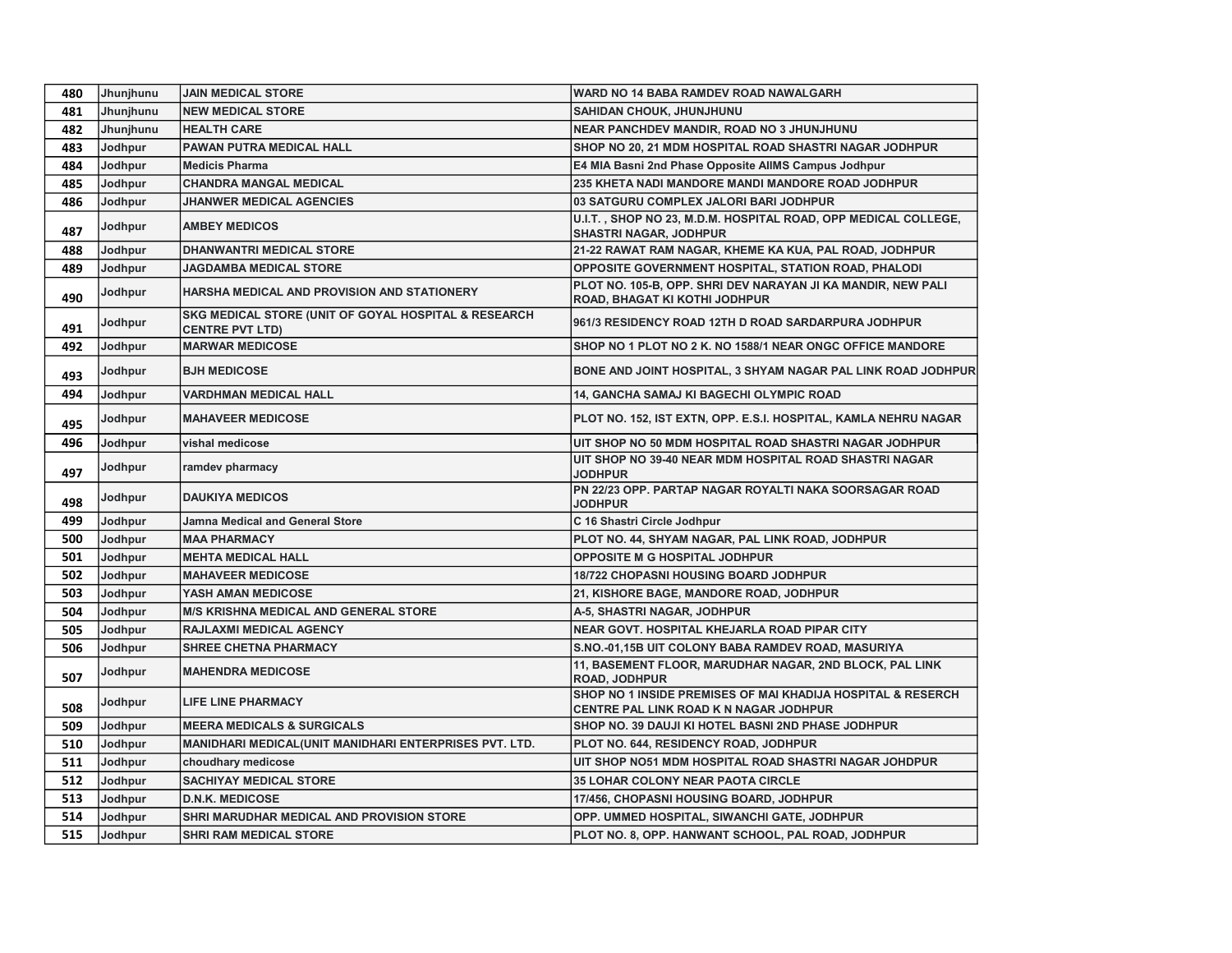| 516 | Jodhpur | <b>SHRI RAM MEDICALS</b>                             | PLOT NO. 3, SHRI RAM HOSPITAL CAMPUS, KHASRA NO. 359, BANAR<br>ROAD, JODHPUR                    |
|-----|---------|------------------------------------------------------|-------------------------------------------------------------------------------------------------|
| 517 | Jodhpur | AMAR JYOTI MEDICAL AND PROVISION STORE               | SHOP NO. 01, PLOT NO. 11, JWALA VIHAR NEAR JEEVAN JYOTI<br>HOSPITAL, MAIN CHOPASNI ROAD JODHPUR |
| 518 | Jodhpur | <b>NEW SHRI RAM MEDICAL STORE</b>                    | PLOT NO. 1&1A, OPP. MAHAMANDIR RAILWAY STATION, MANDORE<br><b>ROAD, JODHPUR</b>                 |
| 519 | Jodhpur | <b>RAJ MEDICAL &amp; GENERAL STORE</b>               | GALI NO.5, SHYAM NAGAR, PAL LINK ROAD, JODHPUR                                                  |
| 520 | Jodhpur | <b>KRISHNA MEDICAL STORE</b>                         | 10, SHRI KRISHNA NAGAR, NEHRA ROAD, PAL ROAD, JODHPUR                                           |
| 521 | Jodhpur | <b>PANDITS MEDICON</b>                               | 78 SHRI KRISHNA NAGAR, PAL ROAD                                                                 |
| 522 | Jodhpur | <b>BHANDARI MEDICALS PVT. LTD.</b>                   | OPP. MH. HOSPITAL, JODHPUR                                                                      |
| 523 | Jodhpur | <b>GANDHI MEDICAL HALL</b>                           | OPP. M.G. HOSPITAL, JALORI GATE, JOIDHPUR                                                       |
| 524 | Jodhpur | <b>M/S JAI BABA RAMDEV MEDICAL AND GENERAL STORE</b> | H-74, SHASTRI NAGAR, JODHPUR                                                                    |
| 525 | Jodhpur | <b>M/S SURGIWIN PHARMACY</b>                         | SHOP NO. 01, SHAMBHU BHAWAN, SHANICHAR JI KA THAN, MAIN<br>CHOPASNI ROAD, JODHPUR               |
| 526 | Jodhpur | <b>M/S VIKRAM MEDICOS</b>                            | SECTION-7, SHOP NO. 15, NEW POWER HOUSE ROAD, JODHPUR                                           |
| 527 | Jodhpur | rudra surgicals n pharma                             | first floor shop no 107 oppsite medical collage mdm hospital road jodhpur                       |
| 528 | Jodhpur | <b>KRISHNA HEALTH CARE</b>                           | SN 01/02, MEHTA BHAWAN OUTSIDE HEMSINGH JI KA KATLA NEAR<br><b>RAILWAYLINE MAHAMANDIR</b>       |
| 529 | Jodhpur | <b>MAHENDRA MEDICAL HALL &amp; PROVISION STORE</b>   | 1, NEAR K.N.CHEST HOSPITAL, PAL LINK ROAD, JODHPUR                                              |
| 530 | Jodhpur | <b>M/S MITHALI MEDICAL &amp; SURGICAL STORE</b>      | SHOP NO 03, PLOT NO. 116, FIRST B ROAD, SARDARPURA JODHPUR                                      |
| 531 | Jodhpur | <b>VINAYAKA MEDICAL STORE</b>                        | OPP GEETA BHAWAN, NEAR UMAID HOSPITAL JODHPUR.                                                  |
| 532 | Karauli | <b>LAXMI MEDICOSE</b>                                | NEAR GOVT. HOSPITAL, MOHAN NAGAR-HINDAUN CITY                                                   |
| 533 | Karauli | <b>Gopal Medical Hall</b>                            | Near Sadar Thana Demp Road                                                                      |
| 534 | Karauli | Jain Ayruvedic And homeopathik store                 | Sadar bazar KARAULi                                                                             |
| 535 | Karauli | <b>VIVEK MEDICAL STORE</b>                           | <b>SADAR BAZAR KARAULI</b>                                                                      |
| 536 | Karauli | aoudichya medical store                              | POOTA KOT KARAULI                                                                               |
| 537 | Karauli | <b>SARVODAYA PHARMACEUTICALS</b>                     | <b>GULAB BAGH</b>                                                                               |
| 538 | Karauli | AROGYAM PHARMA                                       | PHOOTA KOAT KARAULI                                                                             |
| 539 | Karauli | laxmi medical store                                  | csc ke samne panchayat samiti maidan                                                            |
| 540 | Karauli | <b>GARG MEDICAL STORE</b>                            | CHC KE SAMNE SAPOTRA POST-SAPOTRA TEH-SAPOTRA DIST-KARAULI                                      |
| 541 | Karauli | <b>CASH PHARMACIST</b>                               | <b>INDIRA COLONY KARAULI</b>                                                                    |
| 542 | Karauli | <b>SHIV MEDICAL STORE</b>                            | GOVT SR SEC SCHOOL KE SAMANE SAPOTRA VPO-SAPOTRA DIST-<br><b>KARAULI</b>                        |
| 543 | Karauli | Jeetu Medicals                                       | NEAR OLD SBBJ BANK ,CHAUDHARY PADA,KARAULI                                                      |
| 544 | Karauli | <b>ASHOKA LIFECARE</b>                               | <b>ASHOKA LIFECARE NEAR</b>                                                                     |
| 545 | Karauli | <b>SHARMA MEDICAL HALL</b>                           | <b>HOSPITAL ROAD KARAULI</b>                                                                    |
| 546 | Karauli | <b>RD MEDICOSE</b>                                   | DEFEL PUR MODE PIPDI DR COLONEY                                                                 |
| 547 | Kota    | <b>MP MEDICOS</b>                                    | 17-18 SFS COLONY SHEELA CHOUDHRY ROAD TALWANDI KOTA                                             |
| 548 | Kota    | <b>DAVA INDIA KOTA</b>                               | PLOT NO.28 VISHAVKARMA NAGAR KOTA                                                               |
| 549 | Kota    | <b>SHRI JEE MEDICOS</b>                              | SHOP NO. 11, 12 B V P H PRATAP NAGAR DADABARI, KOTA                                             |
| 550 | Kota    | <b>Siddharth Medical Store</b>                       | 139 Ballbhabadi Gumanpura                                                                       |
| 551 | Kota    | <b>LIFE LINE MEDCAL STORE</b>                        | 3-B, CIVIL LINE OPP. M.B.S. HOSPITAL NAYAPURA, KOTA                                             |
| 552 | Kota    | <b>ANJAY MEDICAL &amp; GENERAL STORE</b>             | 1-A-18 Shop No 2 Talwandi Main Road Kota                                                        |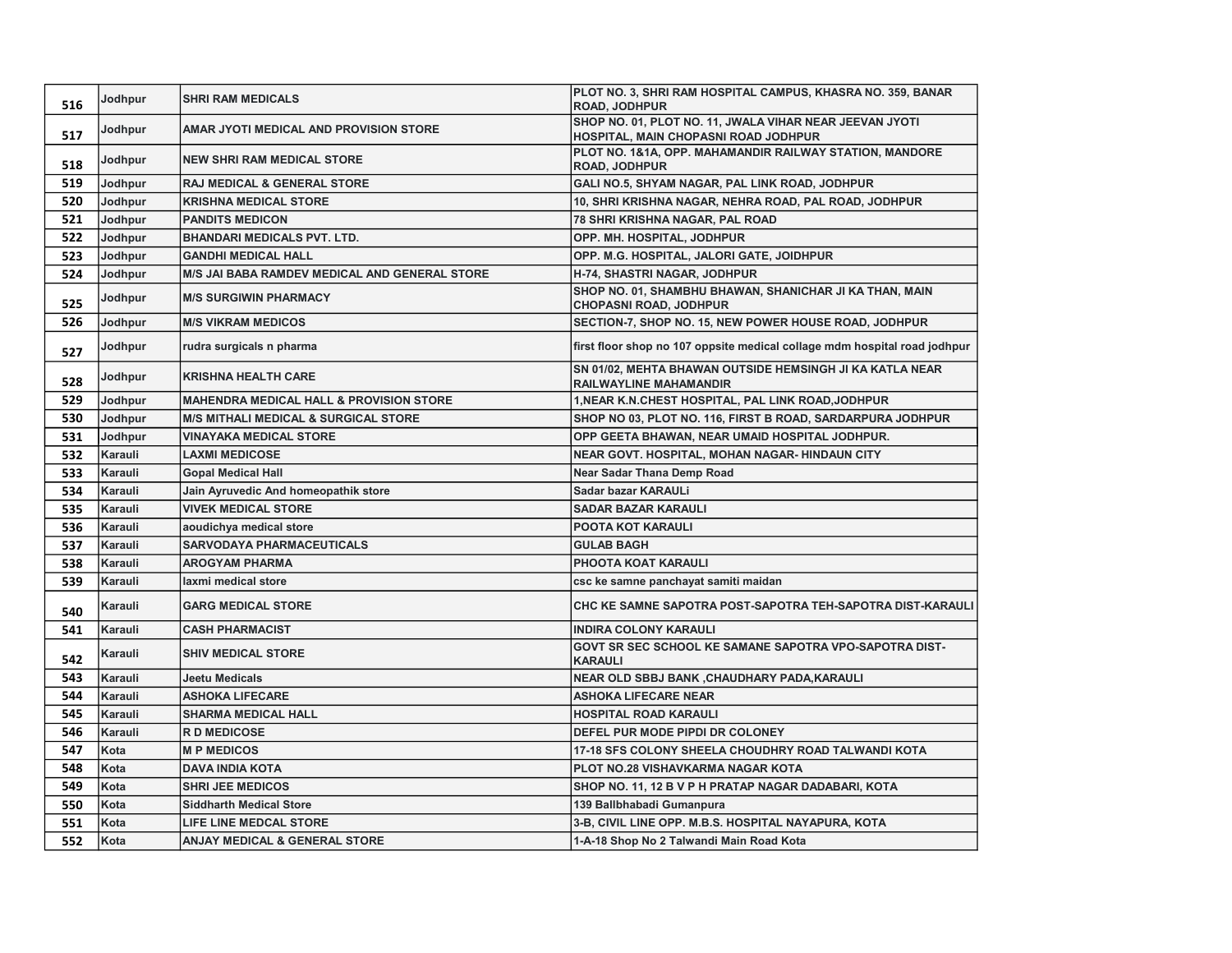| 553 | Kota   | sneh medicose                                 | 32 sanghi dharmshala joshpur kachori street nayapura kota                              |
|-----|--------|-----------------------------------------------|----------------------------------------------------------------------------------------|
| 554 | Kota   | <b>SHANTI MEDICALS</b>                        | 1-KA-28 VIGYAN NAGAR KOTA                                                              |
| 555 | Kota   | <b>MED HOME</b>                               | 5-D, NEW GRAIN MANDI, AERODRAME CIRCLE                                                 |
| 556 | Kota   | <b>CHANDDNI PHARMACY</b>                      | 3-L1, 3-L-2 TALWANDI, KOTA                                                             |
| 557 | Kota   | <b>PARTH MEDICALS</b>                         | <b>GUMANPURA ROAD KOTRI CIRCLE KOTA</b>                                                |
| 558 | Kota   | <b>HARMEET MEDICOS</b>                        | 1-KA-42, VIGYAN NAGAR KOTA                                                             |
| 559 | Kota   | <b>MEDICO POINT</b>                           | <b>MAIN ROAD KHEDLI PHATAK</b>                                                         |
| 560 | Kota   | <b>TRIVENI MEDICOSE</b>                       | <b>1-C-10 SES SCHEME TALWANDI</b>                                                      |
| 561 | Kota   | nagar medical and general store               | 80, feet, link road, new bus stand road kota                                           |
| 562 | Kota   | <b>SHRI GANESH PHARMA</b>                     | 139 NEW GOPAL VIHAR BARAN ROAD KOTA                                                    |
| 563 | Kota   | <b>BAHUBALI MEDICALS</b>                      | 1-T-21 VIGYAN NAGAR KOTA                                                               |
| 564 | Kota   | <b>VALENTA PHARMACEUTICALS</b>                | SHOP NO. - 1, SUKHDAHM AKSHARDHAM COLONY, THEGRA ROAD,<br><b>BORKHERA, KOTA</b>        |
| 565 | Kota   | <b>ANSHUL MEDICOS</b>                         | PLOT NO. 19 20, AROGYA NAGAR OPP. MEDICAL COLLEGE KHADE<br><b>GANESH JI ROAD, KOTA</b> |
| 566 | Kota   | <b>KOTA TRAUMA HOSPITAL MEDICALS</b>          | 1C-2C, OPPOSITE CHAMBAL GARDEN, KOTA                                                   |
| 567 | Kota   | <b>Medical Shopee</b>                         | 2-N-22, Dadabari Kota                                                                  |
| 568 | Kota   | PURWANI MEDICAL AND GENRAL STORE              | 273-A SHOP NO. 2 SANTOSHI NAGAR CHORAHA, KOTA                                          |
| 569 | Kota   | <b>SHIVAM MEDICOS</b>                         | PLOT NO. 5-6, OPP. MEDICAL COLLEGE GATE AAROGYA NAGAR KOTA                             |
| 570 | Kota   | <b>CHHAVI PHARMA</b>                          | SHOP 3 PLOT NO 52 A SRINATH PURAM                                                      |
| 571 | Kota   | <b>SHIVAM MEDICALS</b>                        | SHOP NO. 20, SUDHA HOSPITAL ROAD, TALWANDI, KOTA                                       |
| 572 | Kota   | <b>G1 CARE PHARMA (INDIA) PRIVATE LIMITED</b> | 60, NEW GRAIN MANDI, KOTA RAJASTHAN                                                    |
| 573 | Kota   | <b>MITTAL MEDICALS</b>                        | 1-KA-31, VIGYAN NAGAR, NEAR JAISWAL HOSPITAL                                           |
| 574 | Kota   | <b>CHOUDHARY MEDICAL</b>                      | SHOP NO. 1, KAMAL TAWAR RANGPUR ROAD, KOTA JN                                          |
| 575 | Kota   | <b>SURAJ MEDICAL</b>                          | GOKUL DHAM COLONY OPP. GOVT. HOSPITAL SANGOD DISTT KOTA                                |
| 576 | Kota   | <b>AANCHAL MEDICAL STORES</b>                 | GALI NO. 9 SARASWATI COLONY, BARAN ROAD, KOTA                                          |
| 577 | Kota   | <b>KHANDELWAL DRUG STORE</b>                  | 785, DADABARI, KOTA                                                                    |
| 578 | Kota   | <b>HARI OM MEDICALS</b>                       | 67 DADABARI EXTN. KOTA                                                                 |
| 579 | Kota   | <b>DINESH MEDICAL STORES</b>                  | SHOP NO. 10 I. L. CHOURAHA VIGYAN NAGAR, KOTA                                          |
| 580 | Kota   | <b>Satyam Medicos</b>                         | 86 narcotics colony mahavir nagar prathm                                               |
| 581 | Nagaur | <b>KARNI MEDICOSE</b>                         | 1 HOSPITAL ROAD, KUCHAMAN CITY                                                         |
| 582 | Nagaur | <b>MEHAI MEDICOSE</b>                         | Near Shankar Vatika, Shop No 1, Behind Government Hospital, Dalla Balaji<br>Road       |
| 583 | Nagaur | <b>MEDIPLUS PHARMACY</b>                      | JAI SHREE NAGAR NEAR RAM HOSPITAL                                                      |
| 584 | Nagaur | <b>MEHTA MEDICAL STORE</b>                    | <b>OPPOSITE OLD GOVT. HOSPITAL</b>                                                     |
| 585 | Nagaur | <b>RATHORE MEDICAL STORE</b>                  | IN FRONT CHC HOSPITAL KUKANWALI                                                        |
| 586 | Nagaur | <b>MANSOORI MEDICAL AND GENERAL STORE</b>     | <b>GULZARPURA MAKRANA</b>                                                              |
| 587 | Nagaur | <b>JAIN MEDICAL AND PROVISION STORE</b>       | HOSPITAL ROAD, KUCHAMAN CITY                                                           |
| 588 | Nagaur | <b>CKS LIFECARE</b>                           | Jusari road, Makrana                                                                   |
| 589 | Nagaur | nagaur medical store                          | OPP. OLD GOVT. HOSPITAL NAGAUR                                                         |
| 590 | Nagaur | choudhary medical store                       | OPP. OLD GOVT. HOSPITAL NAGAUR                                                         |
| 591 | Nagaur | <b>MAHADEV PHARMACY</b>                       | 2,3 - SUTHAR SADAN, SONIJI KI BADI                                                     |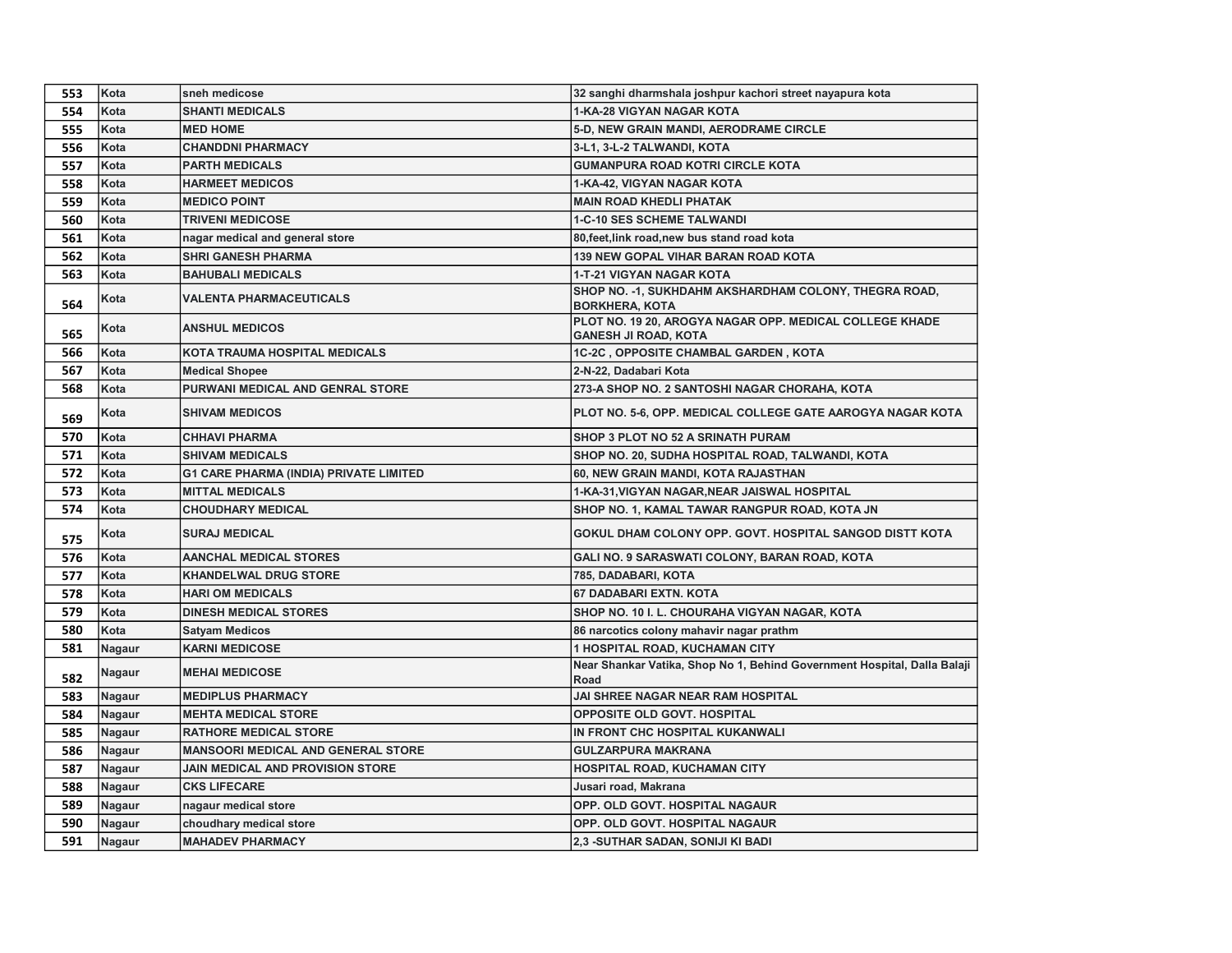| 592 | Nagaur        | <b>BALAJI MEDICAL AND PROVISION STORE</b>    | <b>GOVT HOSPITAL KE SAMNE NAWA CITY</b>                                                             |
|-----|---------------|----------------------------------------------|-----------------------------------------------------------------------------------------------------|
| 593 | Nagaur        | SIDDHI VINAYAK MEDICAL STORE                 | SONALA BHERUJI, JAITARAN CHUNGI KE PAS MERTA CITY                                                   |
| 594 | Nagaur        | <b>RIYAN MEDICOSE</b>                        | <b>NEAR BUS STAND RIYAN BADI</b>                                                                    |
| 595 | Nagaur        | <b>REXSTAR LABORATORIES</b>                  | WARD NO. 30 NEAR NARSIYA TEMPEL LADNU TEH LADNU NAGAUR                                              |
| 596 | Nagaur        | <b>SHIV MEDICOSE</b>                         | C/O SHIV HOSPITAL AATHUNA DARWAZA TEH. KUCHAMAN CITY                                                |
| 597 | Nagaur        | <b>BAGARIYA MEDICAL STORE</b>                | BAGARIYA MEDICAL STORE, NAGAUR ROAD, DIDWANA, NAGAUR,<br><b>RAJASTHAN</b>                           |
| 598 | Nagaur        | <b>SHRI BANESHWARI MEDICAL STORE</b>         | <b>GHOSHI CHOWK</b>                                                                                 |
| 599 | <b>Nagaur</b> | <b>CHOUDHARY MEDICOSE</b>                    | OPPOSITE BANGUR HOSPITAL NAGAUR ROAD DIDWANA NAGAUR                                                 |
| 600 | Nagaur        | <b>BALAJI MEDICALS</b>                       | MAKE COMPLEX POST NAWA NAGAUROFFICE ROAD OFFICE MITHRI                                              |
| 601 | Nagaur        | balaji medical and provision store           | <b>NAGAUR ROAD DIDWANA</b>                                                                          |
| 602 | Nagaur        | <b>SHRI HARI RAM MEDICOSE</b>                | 64 GAURAV PATH SAINIK COLONY NAGAUR                                                                 |
| 603 | Nagaur        | <b>BISHU PHARMACY</b>                        | 01 MARWAR HOSPITAL BUDSU ROAD KUCHAMAN CITY NAGAUR                                                  |
| 604 | Pali          | <b>ANKIT MEDICOSE FALNA</b>                  | NEAR GOVT HOSPITAL KHUDALA-FALNA                                                                    |
| 605 | Pali          | <b>RAJPUROHIT MEDICAL STORE</b>              | B. LAL HOSPITAL AND TRAUMA CENTER, MOD BHATTA, AJMER ROAD,<br><b>SOJAT CITY</b>                     |
| 606 | Pali          | <b>LAXMI MEDICAL</b>                         | govt hospital ke piche jaitaran pali                                                                |
| 607 | Pali          | <b>Sumitra Medicose</b>                      | Near Mahaveer Cinema, Jawai Bandh Road, Sumerpur                                                    |
| 608 | Pali          | <b>Anand Medicose</b>                        | Near Govt. Hospital, Jaitarana                                                                      |
| 609 | Pali          | <b>Bhawna Medical Store</b>                  | Opp. Bangur Hospital, Pali                                                                          |
| 610 | Pali          | <b>Shraddha Medicals</b>                     | Basement Shradha Hospital, Surajpole Road, Pali                                                     |
| 611 | Pali          | <b>PARMAR MEDICAL STORE</b>                  | OPP.GOVT.HOSPITAL, BALI                                                                             |
| 612 | Pali          | <b>M/S SHYAM MEDICALS</b>                    | OPP. BANGUR HOSPITAL SURAJPOLE                                                                      |
| 613 | Pali          | Jeevan Jyoti Medical and General Store       | 81 B, Veer Durga Das Nagar, Pali                                                                    |
| 614 | Pali          | <b>Choudhary Medical</b>                     | Ranjan Saray, Shop No. 02, New Bus Srand, Bali                                                      |
| 615 | Pali          | <b>M,/S RAM MEDICAL &amp; GENERAL STORE</b>  | <b>SURAJ POLE PALI</b>                                                                              |
| 616 | Pali          | <b>SHREE RAM MEDICAL STORE</b>               | BASANT VIHAR, OPP. BANGUR COLLEGE PALI                                                              |
| 617 | Pali          | <b>ADARSH MEDICAL STORE</b>                  | <b>OLD BUS STAND</b>                                                                                |
| 618 | Pali          | iai shree medicos                            | plot no. 1 and 2, mm colony, jodhpur road, jaitaran                                                 |
| 619 | Pali          | <b>Shree Puran Medical and General Store</b> | Near Murali Manohar Temple, Ghosiwara                                                               |
| 620 | Pali          | <b>Sirvi Medical Store</b>                   | Opp. Govt. Hospital, Sojat City                                                                     |
| 621 | Pali          | <b>Subhash Medicose</b>                      | Nagar Palika Road, Sumerpur                                                                         |
| 622 | Pali          | LAXITA MEDICAL AND GENERAL STORE             | 188, VEER DURGADAS NAGAR PALI                                                                       |
| 623 | Pratapgarh    | <b>MEHTA MEDICAL</b>                         | <b>MEHTA MEDICAL DHARIYAWAD</b>                                                                     |
| 624 | Pratapgarh    | <b>NUTAN MEDI PHARMA</b>                     | NEAR ZERO MILE CHOURAHA, BADA BAG CHOUDHARY HOSPITAL                                                |
| 625 | Pratapgarh    | <b>JAGDAMBA MEDICAL STORE</b>                | FRONT OF DIST HOSPITAL BANSWARA ROAD PRATAPGARH                                                     |
| 626 | Pratapgarh    | <b>VINAYAK MEDICALS</b>                      | <b>NEAR GOVT HOSPITALS CHHOTI SADRI</b>                                                             |
| 627 | Pratapgarh    | <b>KUSHAL MEDICAL STORE</b>                  | SURAJ POL, BUS STAND PRATAPGARH                                                                     |
| 628 | Pratapgarh    | porwal medical store                         | surajpole gandhi choraha                                                                            |
| 629 | Pratapgarh    | <b>PALIWAL MEDICAL STORE</b>                 | <b>SALUMBER ROAD</b>                                                                                |
| 630 | Rajsamand     | <b>WECARE PHARMACY</b>                       | <b>ANANTA INSTITUTE OF MEDICAL SCIENCES &amp; RESEARCH CENTER,</b><br>KALIWAS, RAJSAMAND, RAJASTHAN |
| 631 | Rajsamand     | <b>NAKUL MEDICAL STORE</b>                   | <b>BUS STAND, KURAJ</b>                                                                             |
| 632 | Rajsamand     | <b>SHRI KRISHNA MEDICALS</b>                 | <b>MAIN CHOPATI, KANKROLI</b>                                                                       |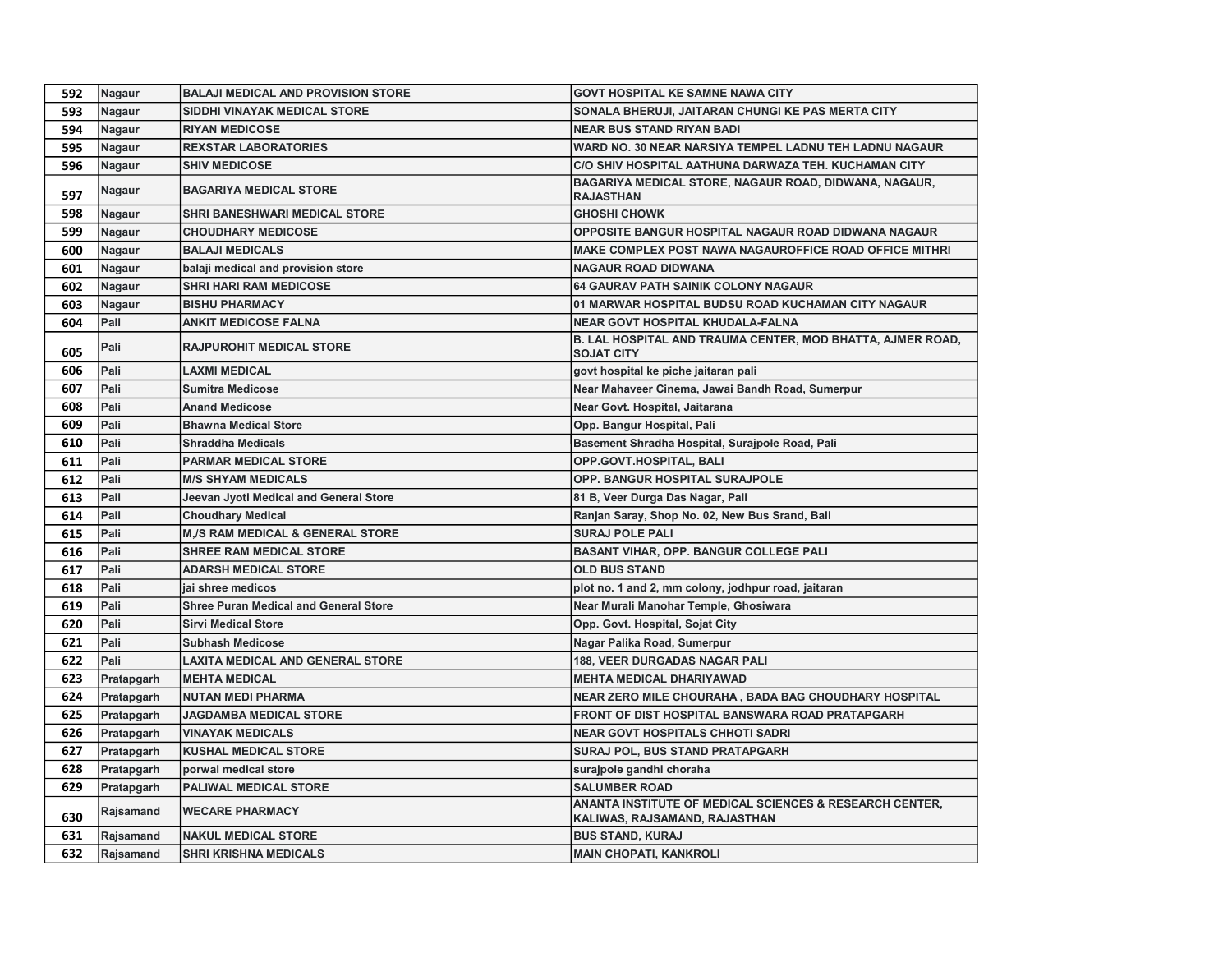| 633 | Rajsamand                | <b>REVIVE RETAILS</b>                      | KARANI VIHAR BEHIND TEHSIL OFFICE RAJSAMAND                                                              |
|-----|--------------------------|--------------------------------------------|----------------------------------------------------------------------------------------------------------|
| 634 | Rajsamand                | <b>SHREE BHERUNATH MEDICAL STORE</b>       | SHOP NO.2 NAGAR PARISHAD COMPLEX, NEAR R.K.HOSPITAL,<br><b>RAJSAMAND</b>                                 |
| 635 | Rajsamand                | <b>CHARBHUJA MEDICAL STORE</b>             | BUS STAND OPP. ROADWAYS BOOKING, CHARBHUJA, DIST-<br><b>RAJSAMAND</b>                                    |
| 636 | Rajsamand                | <b>ANAND MEDICAL STORE</b>                 | DR REKHA HOSPITAL, LAL BAGH, NATHDWARA                                                                   |
| 637 | Rajsamand                | <b>KANSARA MEDICAL STORE</b>               | <b>NEAR REFERAL HOSPITAL</b>                                                                             |
| 638 | Sawai<br>Madhopur        | <b>GANGAURI MEDICAL STORE</b>              | GANGAURI HOSPITAL IN FRONT OF GOVT HOSPITAL SAWAI MADHOPUR                                               |
| 639 | Sawai<br><b>Madhopur</b> | <b>ACHARYA DRUG STORE</b>                  | 19 MAHARANA PRATAP COLONY SAWAI MADHOPUR                                                                 |
| 640 | Sawai<br><b>Madhopur</b> | <b>CIPIKA PHARMACY</b>                     | CP HOSPITAL, JAIPUR ROAD, GANGAPUR CITY                                                                  |
| 641 | Sawai<br>Madhopur        | <b>Riya Medical Store</b>                  | Riya Hospital Saloda Mode Gangapur City                                                                  |
| 642 | Sawai<br><b>Madhopur</b> | <b>AAROGYAM PHARMACY</b>                   | 01, TULARA MARRIAGE HOME KE PAAS, COLLEGE ROAD, GANGAPUR<br><b>CITY</b>                                  |
| 643 | Sawai<br><b>Madhopur</b> | shree balaji medicose                      | In front of Riya Hospital, Saloda Road                                                                   |
| 644 | Sawai<br>Madhopur        | zooni medical store                        | Riya hospital ke samne, saloda mode                                                                      |
| 645 | Sawai<br>Madhopur        | <b>SURBHI MEDICALS</b>                     | <b>27 BANGAR KATLA BAZARIYA</b>                                                                          |
| 646 | Sawai<br><b>Madhopur</b> | <b>SHRI JAIN</b>                           | <b>ALANPUR</b>                                                                                           |
| 647 | Sawai<br><b>Madhopur</b> | bajrang medical hall                       | hospital road gangapur city                                                                              |
| 648 | <b>Sikar</b>             | <b>RAM SHYAM MEDICAL STORE</b>             | KRISHNA MARKET OPP. MAHILA THANA NAWALGARH ROAD SIKAR                                                    |
| 649 | <b>Sikar</b>             | <b>DHAYAL MEDICAL STORE</b>                | <b>GROUND FLOOR DHAYAL HOSPITAL</b>                                                                      |
| 650 | <b>Sikar</b>             | MANOJ MEDICAL AND PROVISIONAL STORE        | <b>BEHIND S K HOSPITAL SIKARQ</b>                                                                        |
| 651 | <b>Sikar</b>             | <b>HARI OM MEDICAL STORE</b>               | <b>NAWALGARH ROAD SIKAR</b>                                                                              |
| 652 | <b>Sikar</b>             | <b>MAHESH PHARMACEUTICAL DISTRIBUTORS</b>  | BEHIND S.K.HOSPITAL, SHARMDAN MARG, Sikar                                                                |
| 653 | <b>Sikar</b>             | <b>MANGLAM MEDICAL STORE</b>               | SHRMDAN MARG SHRI KALYAN HOSPITAL SIKAR                                                                  |
| 654 | Sikar                    | <b>SHRI SHYAM MEDICOSE</b>                 | JHUNJHUNU BAI PASS ROAD JYOTIBAPHULE CIRCLE / PIPRALI CIRCLE<br><b>SIKAR</b>                             |
| 655 | <b>Sikar</b>             | <b>SHRI VINAYAK MEDICALS</b>               | <b>BINDAL HOSPITAL BAJAJ ROAD SIKAR</b>                                                                  |
| 656 | Sikar                    | <b>Galaxy Medicos</b>                      | Ward No.7. Mangal Colony, Station Road, Sri Madhopur, Dist-<br>Sikar(Rajasthan)                          |
| 657 | Sikar                    | <b>RAMA MEDICOSE</b>                       | <b>NEAR KAPIL HOSPITAL NEEM KA THANA</b>                                                                 |
| 658 | <b>Sikar</b>             | <b>NOBLE CARE MEDICAL STORE</b>            | NOBLE CARE HOSPITAL BUS DEPOT TIRAHA SIKAR                                                               |
| 659 | <b>Sikar</b>             | JEEVAN REKHA PHARMA                        | <b>NEEM KA THANA</b>                                                                                     |
| 660 | <b>Sikar</b>             | <b>RAMA MEDICAL STORE</b>                  | OPPOSIT KAPIL HOSPITAL NEEM KA THANA                                                                     |
| 661 | <b>Sikar</b>             | <b>MEERA MEDICOSE</b>                      | SONI COMPLEX NEAR GOVT HOSPITAL                                                                          |
| 662 | Sikar                    | <b>I</b> Medics                            | Medical Shop Ground Floor I Max Eye Care Hospital Police Line Road Sikar                                 |
| 663 | <b>Sikar</b>             | <b>AMAR MEDICOSE</b>                       | <b>NEAR CHHATRIYA BUS STAND</b>                                                                          |
| 664 | <b>Sikar</b>             | <b>S B MITTAL MH AND CCH MEDICAL STORE</b> | S.B. MITTAL MEMORIAL HEART & CRITICAL CARE HOSPITAL, OPPOSITE<br>S.K. SCHOOL, SILVER JUBILEE ROAD, SIKAR |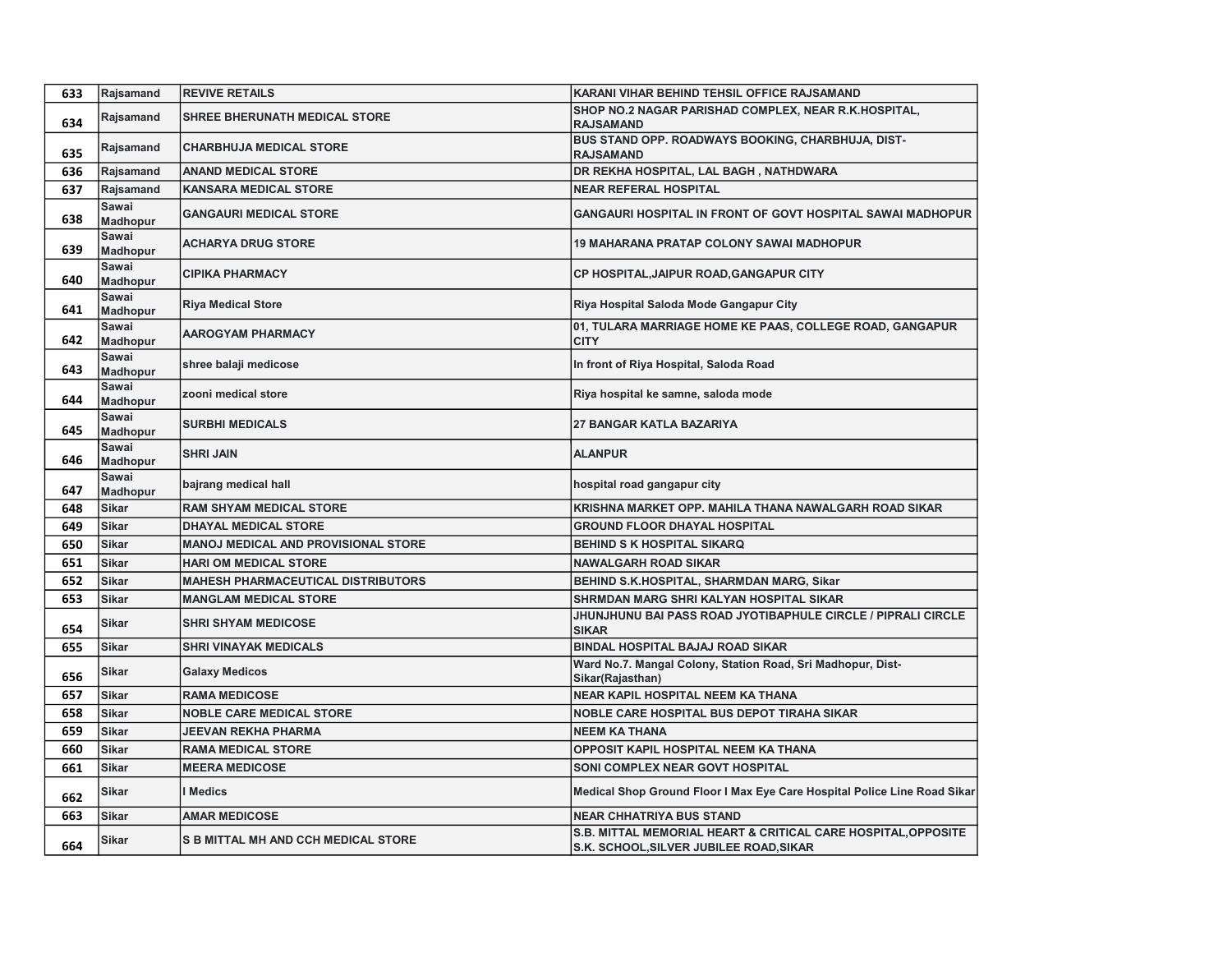| 665 | Sikar        | <b>SHUKLA MEDICAL AND PROVISION STORE</b>    | AJAY KUMAR RAMESH KUMAR HOSPITAL KE SAMNE BEHIND SK<br><b>HOSPIRAL SIKAR</b>                                                                             |
|-----|--------------|----------------------------------------------|----------------------------------------------------------------------------------------------------------------------------------------------------------|
| 666 | <b>Sikar</b> | <b>UNIQUE MEDICAL STORE</b>                  | <b>KHETRI MOD NEEM KA THANA</b>                                                                                                                          |
| 667 | <b>Sikar</b> | amrit pharma                                 | 4th Floor Noble Care Hospital Sikar                                                                                                                      |
| 668 | Sikar        | <b>RAJASTHAN MEDICAL AGENCY</b>              | PALSANA ROAD KHANDELA                                                                                                                                    |
| 669 | <b>Sikar</b> | <b>TARA MEDICOSE</b>                         | TARA MEDICOES, NEAR WATER TANK, PUROHITJIKI DHANI, ward no 38,<br><b>TEH-SIKAR</b>                                                                       |
| 670 | <b>Sikar</b> | <b>MILAN MEDICAL STORE</b>                   | NEAR SK HOSPITAL SILVER JUBLIE ROAD SIKAR                                                                                                                |
| 671 | <b>Sikar</b> | <b>KHANDELWAL PHARMA AND PROVISION</b>       | <b>FAGLWA PETROL PUMP K PAS, STATION ROAD</b>                                                                                                            |
| 672 | <b>Sikar</b> | <b>ANGIRA MEDICALS</b>                       | VISHWAKARMA SHIKSHA SAMITI, OPP. COURT, COURT ROAD SIKAR                                                                                                 |
| 673 | <b>Sikar</b> | GURUKRIPA HOSPITAL RESEARCH CENTER PVT. LTD. | Gurukripa Hospital, jyoti nagar, piprali road, sikar                                                                                                     |
| 674 | <b>Sikar</b> | <b>KHUSHI MEDICAL STORE</b>                  | S K COLLAGE SAMNE WALI GALI, SAINI MANDIR KE PASS SIKAR                                                                                                  |
| 675 | <b>Sikar</b> | <b>RUPESHWAR MEDICAL STORE</b>               | <b>B-4, BASANT VIHAR, SIKAR</b>                                                                                                                          |
| 676 | <b>Sikar</b> | <b>MEEL MEDICOSE</b>                         | ALODA ROAD KHATUSHYAMJI SIKAR                                                                                                                            |
| 677 | Sikar        | <b>SANJAY MEDICOSE</b>                       | C/O. BHUMIKA HOSPITAL, NEAR MARU SCHOOL, SIKAR                                                                                                           |
| 678 | <b>Sikar</b> | <b>ANUPAM MEDICAL STORE</b>                  | KRISHNA APARTMENT NAWALGARH ROAD                                                                                                                         |
| 679 | <b>Sikar</b> | <b>M D MEDICAL AGENCY</b>                    | GROUND FLOOR, SHOP NO 10, DOCTOR PLAZZA, NEAR RAM MANDIR<br>GALLI, GADHWAL HOSPITAL KE SAMNE KI GALLI, BEHIND S.K.<br>HOSPITAL, Sikar, Rajasthan, 332001 |
| 680 | <b>Sikar</b> | RIDDHI SIDDHI MEDICAL STORE                  | RIDDHI SIDDHI EYE HOSPITAL, WARD 30, SIKAR                                                                                                               |
| 681 | <b>Sikar</b> | sharma medical                               | suraj pool ke pass sikar                                                                                                                                 |
| 682 | <b>Sikar</b> | <b>MANSA MEDICAL</b>                         | <b>MANU HOSPITAL, NEAR SAINI DHARAMSHALA, SIKAR</b>                                                                                                      |
| 683 | <b>Sikar</b> | <b>VINAYAK MEDICOSE</b>                      | <b>NEAR BY KAPIL HOSPITAL, TEHSIL-NEEMKATHANA,</b>                                                                                                       |
| 684 | <b>Sikar</b> | <b>PREM MEDICAL</b>                          | SURBHI COMPLEX, SHOP NO G-15, MARUDHAR MOTORS WALI GALI,<br><b>SIKAR</b>                                                                                 |
| 685 | <b>Sikar</b> | <b>JAI BHAWANI MEDICAL STORE</b>             | <b>NEAR MARU SCHOOL, FATHEPUR ROAD, SIKAR</b>                                                                                                            |
| 686 | <b>Sikar</b> | <b>GEETANJALI MULTISPECIALITY HOSPITAL</b>   | <b>CHOMU ROAD AJEETGARH</b>                                                                                                                              |
| 687 | <b>Sikar</b> | <b>BINDAL MEDICAL STORE</b>                  | <b>NEAR S K HOSPITAL, SHRAMDAN MARG SIKAR</b>                                                                                                            |
| 688 | <b>Sikar</b> | <b>Shri Ram Medical</b>                      | <b>NEAR RADHAKISHAN PURA UNDER PASS SIKAR</b>                                                                                                            |
| 689 | <b>Sikar</b> | <b>GETWELL HOSPITAL AND RESEARCH CENTER</b>  | GETWELL HOSPITAL CAMPUS, OPP S K SCHOOL SIKAR 332001                                                                                                     |
| 690 | <b>Sikar</b> | <b>SITA MEDICAL STORE</b>                    | TIBRA EYE HOSPITAL AND RETINA CENTRE, NEAR SANTOSHI MATA<br>MANDIR, RANI SATI ROAD, SIKAR                                                                |
| 691 | <b>Sikar</b> | <b>SHRI NARAYAN MEDICOSE</b>                 | <b>OPPOSITE GOVERNMENT HOSPITAL</b>                                                                                                                      |
| 692 | <b>Sikar</b> | <b>RAM MEDICAL STORE</b>                     | OPPT AASHARAM JI MANDIR FATEHPUR SHEKHAWATI                                                                                                              |
| 693 | <b>Sikar</b> | <b>PRIYANSHU MEDICAL STORE</b>               | 313, POLICE LINE ROAD, RAILWAY PHATAK NO. 2 KE PASS, SIKAR,<br>Rajasthan, 332001                                                                         |
| 694 | <b>Sikar</b> | <b>JAI AMBEY DRUG STORE</b>                  | INFRONT OF GOVT KAPIL HOSPITAL NEEM KA THANA                                                                                                             |
| 695 | <b>Sikar</b> | <b>SHRI KARNI MEDICAL STORE</b>              | <b>NEEM KA THANA</b>                                                                                                                                     |
| 696 | <b>Sikar</b> | <b>SHEKHAWATI MEDICALS</b>                   | SHOP NO 3, SHOBHASARIA DHARMASALA, BEHIND SK GOVT HOSPITAL<br><b>SIKAR</b>                                                                               |
| 697 | <b>Sikar</b> | <b>M.K.MEDICAL AND GENERAL STORE</b>         | SHOP NO3-4 JAIN TOWER FATEHPUR SHEKHAWATI                                                                                                                |
| 698 | <b>Sikar</b> | jankinath medical point                      | NEAR DR SATISH KAPOOR HOSPITAL, SOMNATH TRIHEN KI GALI                                                                                                   |
| 699 | <b>Sikar</b> | <b>KHANDELWAL MEDICAL STORE</b>              | <b>S K HOSPITAL KE SAMNE</b>                                                                                                                             |
| 700 | <b>Sikar</b> | <b>KRISHNA MEDICOS</b>                       | SARAMDAN MARG BEHIND SK HOSPITAL                                                                                                                         |
| 701 | <b>Sikar</b> | RATHI HOSPITAL AND MEDICAL STORE             | WARD NO 27, RATHI HOSPITAL, SANWALI ROAD, SIKAE                                                                                                          |